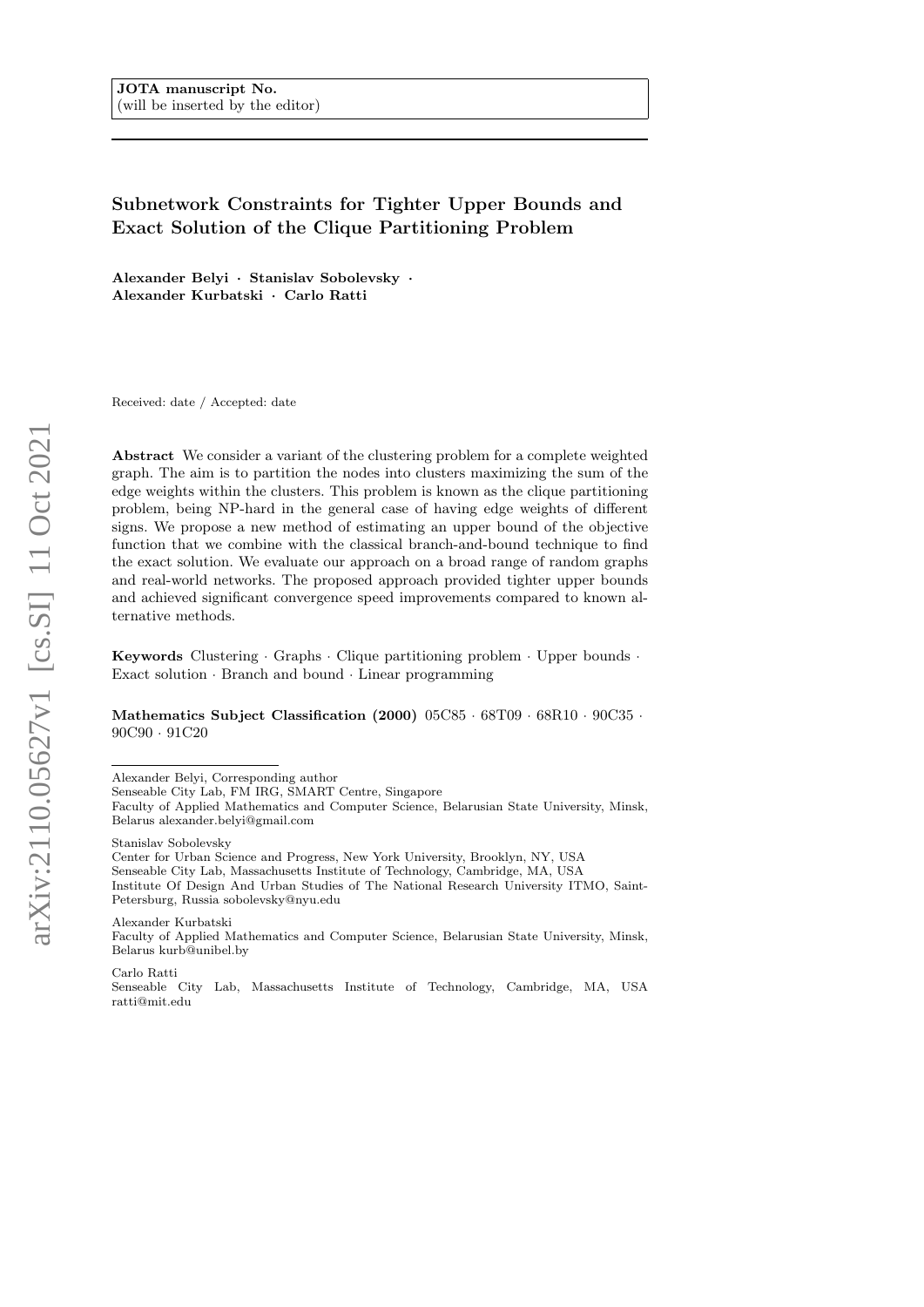## 1 Introduction

Clustering is one of the fundamental problems in data analysis and machine learning [\[1\]](#page-17-0). In general terms, clustering means grouping similar objects together. At the same time, many real-world systems could be represented as networks [\[2\]](#page-17-1) or graphs. Traditionally, word graph refers to the mathematical model of the underlying network, but we will use these terms interchangeably as synonyms. Graphs are a powerful mathematical model often used to study a broad range of objects and their relations. So, clustering of real-world objects is often modeled and formulated mathematically as clustering of vertices of a graph. If it is possible to quantify the similarity between objects, one can construct a complete graph, where vertices correspond to the objects, and edge weights represent their similarity. In this case, the clustering problem could be formulated as a clique partitioning problem [\[3,](#page-17-2) [4\]](#page-17-3).

Formally, given a complete weighted graph, the clique partitioning problem (CPP) is to find such a partition of vertices into groups (or clusters or modules) that maximizes the sum of weights of edges connecting vertices within the same groups. Obviously, this problem is only not trivial when the graph has both positive and negative edge weights.

In a more general case, when a system could still be represented as a network of connections between nodes but similarities between objects are not given, the clustering problem spawned a separate field of research known as community detection in networks [\[5\]](#page-17-4). There are many approaches to community detection, but one of the most widely adopted is to define a similarity or a strength of the connection between nodes and then optimize the sum of these strengths within clusters. Probably the most well-known quality function of such partitioning is modularity  $[6, 7, 8]$  $[6, 7, 8]$  $[6, 7, 8]$ . For each pair of nodes, a modularity score is defined as a normalized difference between actual edge weight and expected weight in a random graph that preserves node degrees. Modularity of a partition is then just a sum of modularity scores of pairs of nodes placed in the same cluster. If partitioning is done via optimization of such a quality function without relying on its properties, finding an optimal partition becomes exactly the clique partitioning problem in a graph whose edge weights correspond to modularity scores.

There are many real-world applications of CPP. The most famous, including those studied in original works by Grötschel and Wakabayashi [\[3\]](#page-17-2), come from biology, group technology [\[9,](#page-17-8) [10\]](#page-17-9), and transportation [\[11\]](#page-17-10). Community detection done through modularity maximization solved as CPP could apply to areas ranging from geo-informatics [\[12,](#page-17-11) [13\]](#page-18-0) and tourism management [\[14\]](#page-18-1) to biochemistry [\[15\]](#page-18-2) and the study of social networks [\[6\]](#page-17-5). The practical usefulness of the problem continues to attract researchers' attention. However, solving CPP is hard.

NP-hardness of CPP was known since [\[16\]](#page-18-3). And the same result was proven recently for modularity maximization too [\[17\]](#page-18-4). Thus, most of the scholars' efforts have been aimed at developing heuristic approaches that allow finding relatively good solutions relatively quickly. Among such approaches were simulated annealing and tabu search [\[18\]](#page-18-5), ejection chain and Kernighan-Lin heuristic [\[19\]](#page-18-6), noising method  $[20]$ , neighborhood search  $[21, 22]$  $[21, 22]$ , iterative tabu search  $[23]$ , and their combinations [\[24\]](#page-18-11). Usually, graphs considered in operational research are not too big, comprising hundreds to a few thousands of nodes, and the quality of approximate solutions is high [\[25,](#page-18-12)[26\]](#page-18-13). At the same time, in network science, graphs could be extremely large, spanning over millions of nodes. Therefore, an extensive search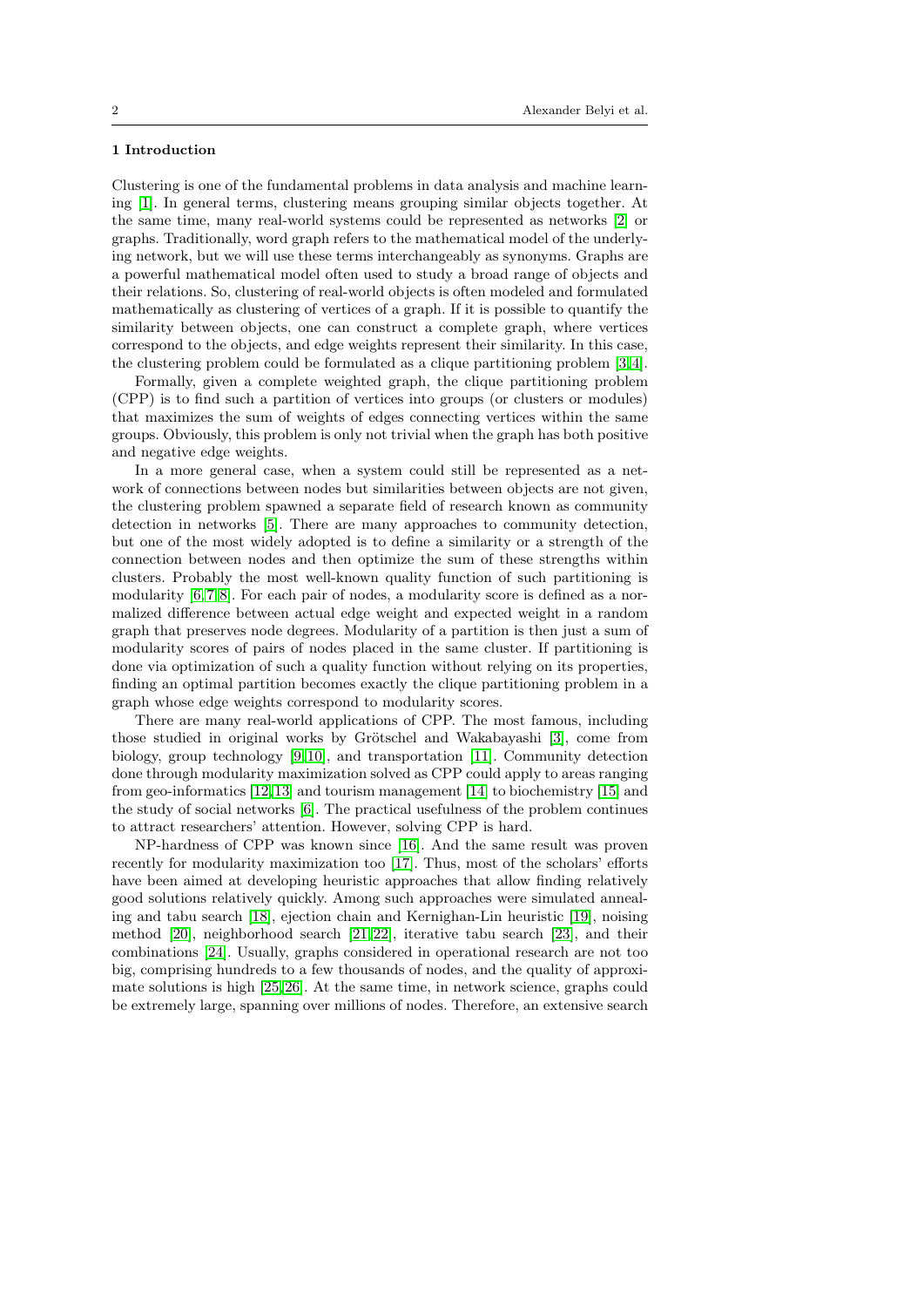for the solutions close to optimal is not feasible for such networks, and often methods able to provide reasonably good solutions in manageable time are favored [\[27\]](#page-18-14). However, some methods try to stay within reasonable time limits while delivering solutions close to optimal [\[28\]](#page-18-15).

Given the NP-hardness of CPP, exact solutions are rarely proposed. Most of the existing approaches utilize the branch-and-bound method  $[19, 29]$  $[19, 29]$  or cutting plane technique [\[3,](#page-17-2)[9\]](#page-17-8). Many use both methods through the means of optimization software packages that internally implement them. Usually, such works propose some extra steps to make the problem easier to solve with standard packages [\[30,](#page-19-0) [31\]](#page-19-1). A few approaches were proposed for slight variations of CPP, like branchand-price for the capacitated version [\[32\]](#page-19-2) or branch-and-price-and-cut method for CPP with minimum clique size requirement [\[33\]](#page-19-3). Integer programming models for clustering proved to be a useful tool [\[34\]](#page-19-4). And the vast majority of approaches try to solve CPP formulated as an integer linear programming (ILP) problem [\[3,](#page-17-2) [9,](#page-17-8)[30\]](#page-19-0). Researchers used similar methods in network science to maximize modularity [\[35,](#page-19-5) [36,](#page-19-6) [31\]](#page-19-1). In their seminal work, Agarwal and Kempe [\[35\]](#page-19-5) proposed solving the relaxation of ILP to linear programming (LP) problem and then rounding solution to integers. They described a rounding algorithm that can provide a feasible solution to the initial problem, which (after applying local-search post-processing) in many cases could be good enough [\[35\]](#page-19-5). Studies in community detection showed that finding the upper bound on achievable modularity could be useful by itself, and a few approaches were proposed recently [\[37,](#page-19-7)[38\]](#page-19-8).

In this work, we present a new method for finding an upper bound on values that the objective function of CPP could reach. By developing the idea proposed in [\[38\]](#page-19-8) further, we base our approach on combining known upper bounds of small subnetworks. We describe how to use obtained upper bounds to construct the exact solution of CPP. The proposed method is similar to the algorithm of Jaehn and Pesch [\[29\]](#page-18-16) and its further development in [\[39\]](#page-19-9). But by significantly improving the upper bound's initial estimates and recalculation procedure, it achieves a decrease of a couple of orders of magnitude in computational complexity and execution time. Moreover, we show that our algorithm can find exact solutions to problems that the algorithm from [\[29\]](#page-18-16) could not. In the end, we discuss possible directions of future research and show how adding new subnetworks could improve upper bound estimates.

### 2 Problem Formulation and Existing Solution Approaches

#### 2.1 Clique Partitioning and Modularity

We consider the following problem. Given a complete weighted undirected graph  $G = (V, E, W)$ , where  $V = \{1 \dots n\}$  is a set of vertices,  $E = V \times V$  – a set of edges,  $W = \{w_{ij} \in \mathbb{R} | (i, j) \in E \}$  is a set of weights of edges, find such a partition  $C(v) = c_v \in \mathbb{N}$  of its vertices V into clusters that sum of edge weights connecting vertices within the same cluster is maximal  $\sum_{i \leq j} |c_i = c_j w_{ij}| \to$  max. Note that if graph G has loop edges, they contribute a fixed value equal to the sum of their weights, and this value does not depend on a partition. So, to make the reasoning simpler and without loss of generality, we will only consider graphs without selfloops in the rest of the article. Sometimes such a graph could be constructed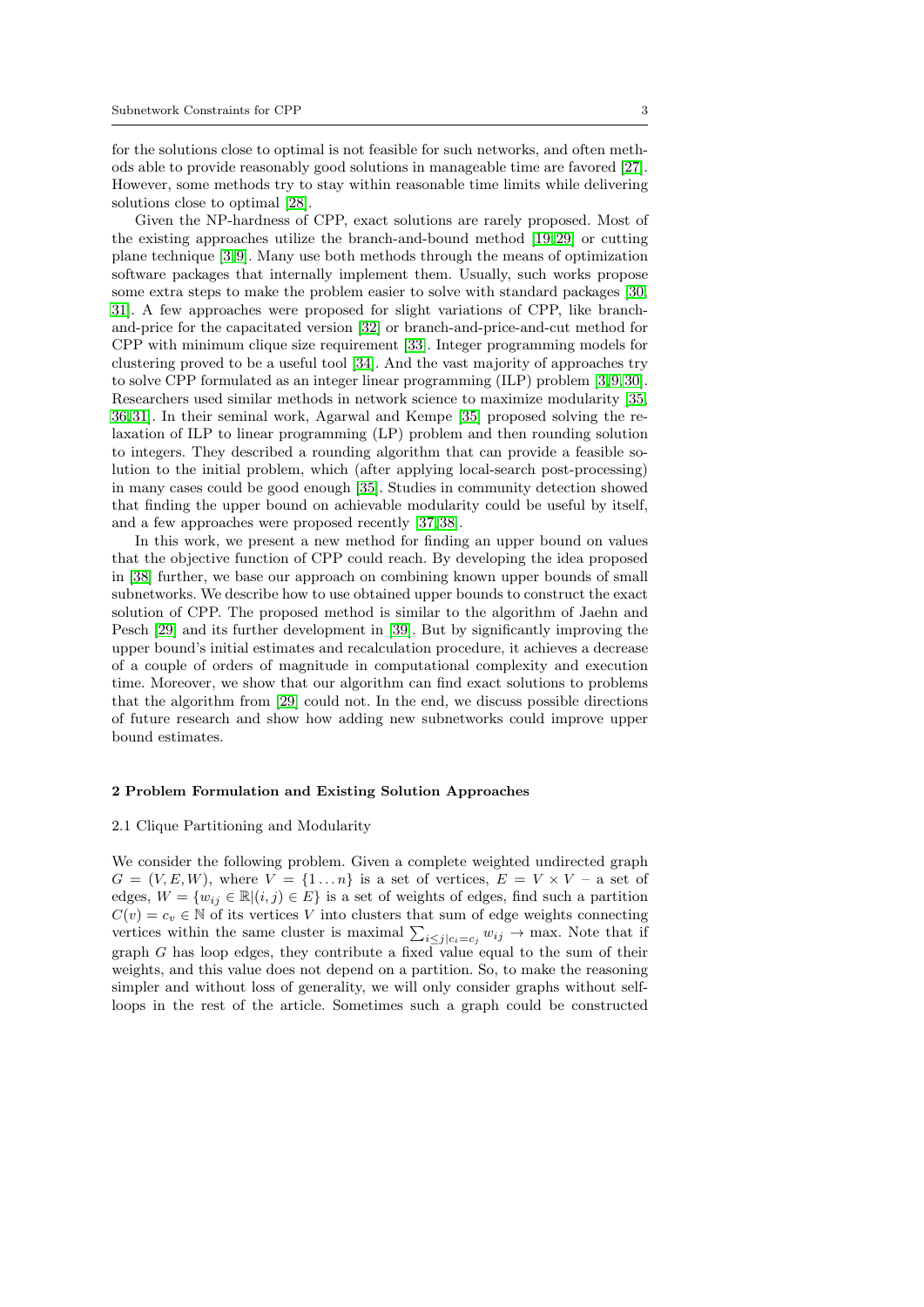directly from a real-world problem, like in [\[3,](#page-17-2)11,[9\]](#page-17-8). However, in most other cases, one needs to use one of the community detection methods to cluster a real-world network.

Quite a few new methods and ideas for solving CPP were initially developed for community detection and, in particular, for modularity maximization. As we mentioned in the Introduction, one of the most popular approaches to community detection is to maximize (possibly some variant of) modularity function. In its classical form, modularity of partition  $C$  of (possibly directed weighted) network  $G' = (V, E', W')$ , where  $W' = \{w_{\overline{ij}} \in \mathbb{R} | \overline{(i,j)} \in E'\}$ , is defined as:

$$
Q = \frac{1}{T} \sum_{i,j \mid c_i = c_j} \left( w_{\overline{ij}} - \frac{s_i^{in} s_j^{out}}{T} \right)
$$

where  $T = \sum_{i,j} w_{\overline{ij}}$ ,  $s_i^{in} = \sum_j w_{\overline{ij}}$ ,  $s_j^{out} = \sum_i w_{\overline{ij}}$ . The best partition is then the one that maximizes function  $Q$ . It is easy to see that this is a special case of the clique partitioning problem for a complete graph  $G = (V, E, W)$ , whose vertices are the same as of the original network  $G'$ , but every pair of them is connected by an edge with weight  $w_{ij} = \left(\frac{w_{\overline{ij}}}{T} - \frac{s_i^{in}s_j^{out}}{T^2} + \frac{w_{\overline{ij}}}{T} - \frac{s_j^{in}s_j^{out}}{T^2}\right)$ P  $\frac{s_i}{T^2}$ ). We will refer to the sum  $_{i < j|c_i = c_j} w_{ij}$  as partition quality function or CPP objective function and denote it as Q:

<span id="page-3-0"></span>
$$
Q = \sum_{i < j \mid c_i = c_j} w_{ij} \tag{1}
$$

We will say that in a given partition, an edge is *included* (because its weight is included in the sum in equation [\(1\)](#page-3-0)) if it connects two nodes from the same cluster. Otherwise, we will say that it is excluded. Also, we use the words graph/network and vertex/node interchangeably here and through the rest of the text.

### 2.2 Linear Programming Formulation

Grötschel and Wakabayashi [\[3\]](#page-17-2) showed that CPP can be formulated as the following integer linear programming problem. For every edge  $(i, j)$ , they define a binary variable  $x_{ij}$  that equals 1 when the edge is included and 0 otherwise. Then the objective of CPP is to

$$
\begin{aligned}\n\text{maximize } Q &= \sum_{i < j} w_{ij} \cdot x_{ij}, \\
\text{subject to } x_{ij} + x_{jk} - x_{ik} \le 1, \text{ for all } 1 \le i < j < k \le n \\
& x_{ij} - x_{jk} + x_{ik} \le 1, \text{ for all } 1 \le i < j < k \le n \\
&- x_{ij} + x_{jk} + x_{ik} \le 1, \text{ for all } 1 \le i < j < k \le n \\
& x_{ij} \in \{0, 1\}, \text{ for all } 1 \le i < j \le n.\n\end{aligned}\n\tag{2}
$$

<span id="page-3-1"></span>Constraints are called triangle inequalities and ensure consistency of partition, i.e., if both edges  $(i, j)$  and  $(j, k)$  are included, then edge  $(i, k)$  must be included too.

ILP formulation [\(2\)](#page-3-1) has been employed by many algorithms for CPP and its variants. In their article, Grötschel and Wakabayashi [\[3\]](#page-17-2) empirically showed that many constraints are not saturated in the optimal solution and are redundant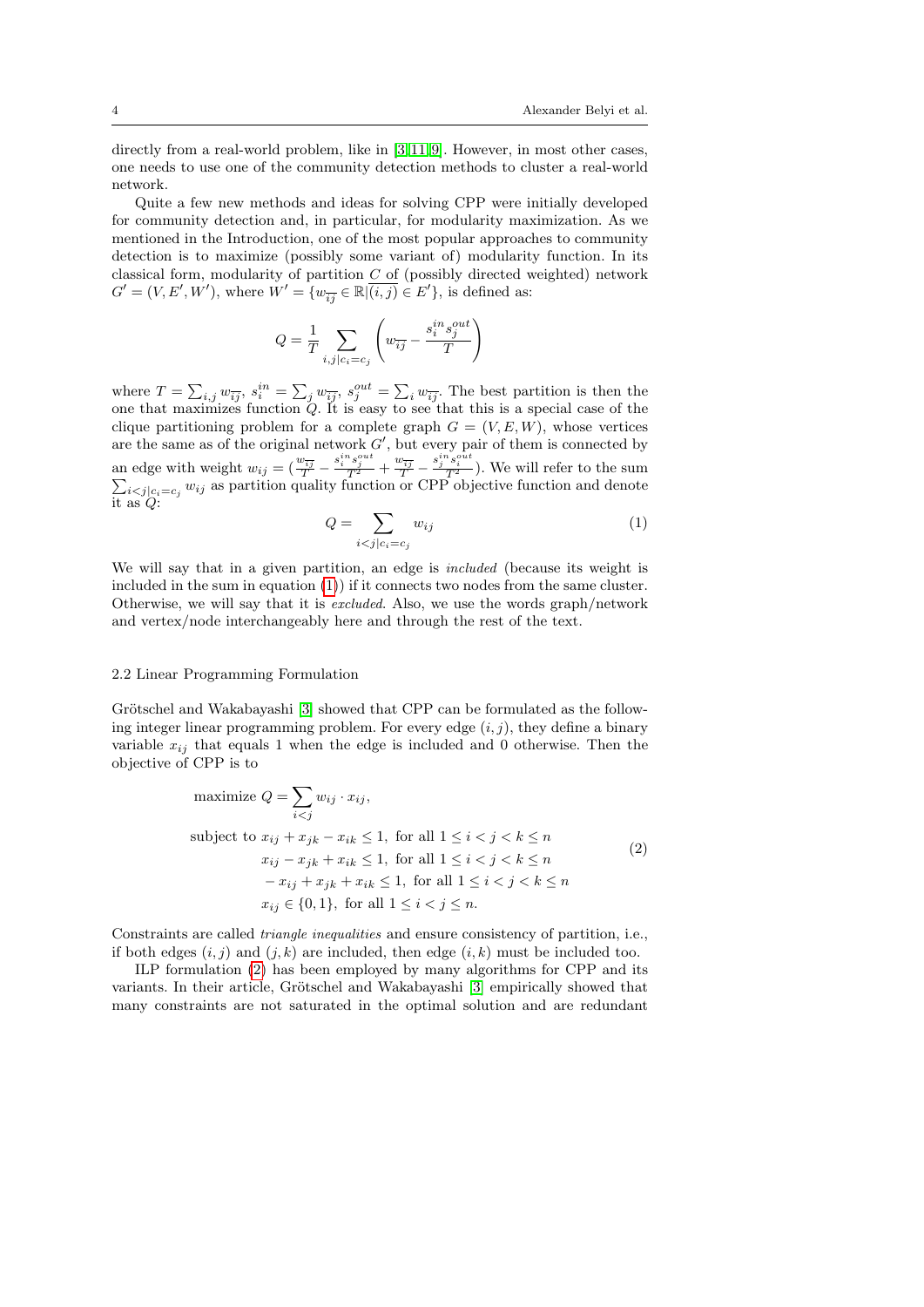for the problem. More recently, Dinh and Thai [\[36\]](#page-19-6) derived a set of redundant constraints in formulation [\(2\)](#page-3-1) for modularity optimization, and later Miyauchi and Sukegawa [\[40\]](#page-19-10) generalized Dinh and Thai's results to CPP. Recently, Miyauchi et al. [\[30\]](#page-19-0) developed their idea further and proposed an ILP-based exact algorithm that solves a modified ILP problem and then performs simple post-processing to produce an optimal solution to the original problem.

Extending results from [\[4\]](#page-17-3), Oosten et al. [\[9\]](#page-17-8) studied the polytope of [\(2\)](#page-3-1) and described new classes of facet-defining inequalities that could be used in a cutting plane algorithm. Sukegawe et al. [\[41\]](#page-19-11) proposed a size reduction algorithm for [\(2\)](#page-3-1) based on Lagrangian relaxation and pegging test. They showed that for some instances of CPP, their algorithm, which minimizes the duality gap, can find an exact solution. For the other cases, they provided an upper bound of the solution. As well explained in [\[37\]](#page-19-7), knowing an upper bound is useful by itself. It allows, for example, to estimate how good a particular solution found by a heuristic is when solving the problem exactly is not feasible. And the most common way to obtain upper bounds is to solve problem [\(2\)](#page-3-1) with relaxed integrity constraints. In this case, the problem becomes an LP problem and can be solved in polynomial time using existing methods [\[37\]](#page-19-7).

Dorndorf and Pesch [\[19\]](#page-18-6), and Jaehn and Pesch [\[29\]](#page-18-16) did not use formulation [\(2\)](#page-3-1). Instead, they approached CPP as a combinatorial optimization problem and employed constraint programming to solve it. In some sense, our approach combines these ideas. We will show how to obtain tight upper bounds by solving another linear programming problem and then use branch and bound to solve CPP.

## 3 Upper Bound Estimation

In the general case of CPP, there is no theoretical limit on what values the quality function can get since edge weights could be arbitrarily large. For modularity scores, however, Brandes et al. [\[17\]](#page-18-4) proved that  $-1/2 \le Q \le 1.0$ . In practice, though, for every network G, a trivial upper bound  $\overline{Q}(G)$  could be obtained simply as a sum of all positive edges plus negative self-loops if it has loop edges,

<span id="page-4-0"></span>
$$
Q(G) \le \sum_{w_{ij} > 0} w_{ij} + \sum_{w_{ii} < 0} w_{ii} = \overline{Q}(G)
$$
 (3)

But even this threshold is usually quite far above the actual maximum. To further reduce this upper bound, the authors of [\[29\]](#page-18-16) used triples of vertices in which two edges are positive (i.e., have positive weights) and one is negative (i.e., has negative weight). However, their approach considered only edge-disjoint triples. In what follows, we are developing a similar idea and showing how it could be generalized much further. We show how any subgraph, for which we know the upper bound of its partition quality function, could be used to reduce the whole network's upper bound. Furthermore, we also show how to account for overlaps of such subgraphs. We start by introducing a few definitions (refer to figure [1](#page-5-0) for examples).

Definition 3.1 A subnetwork is a network built on a subset of nodes of the original network, where each edge  $(i, j)$  has weight  $w_{ij}^*$  such that  $|w_{ij}^*| \leq |w_{ij}|$  and  $w_{ij}^* \cdot w_{ij} \geq$ 0 (i.e., weights of edges in subnetwork have the same sign as weights in the original network).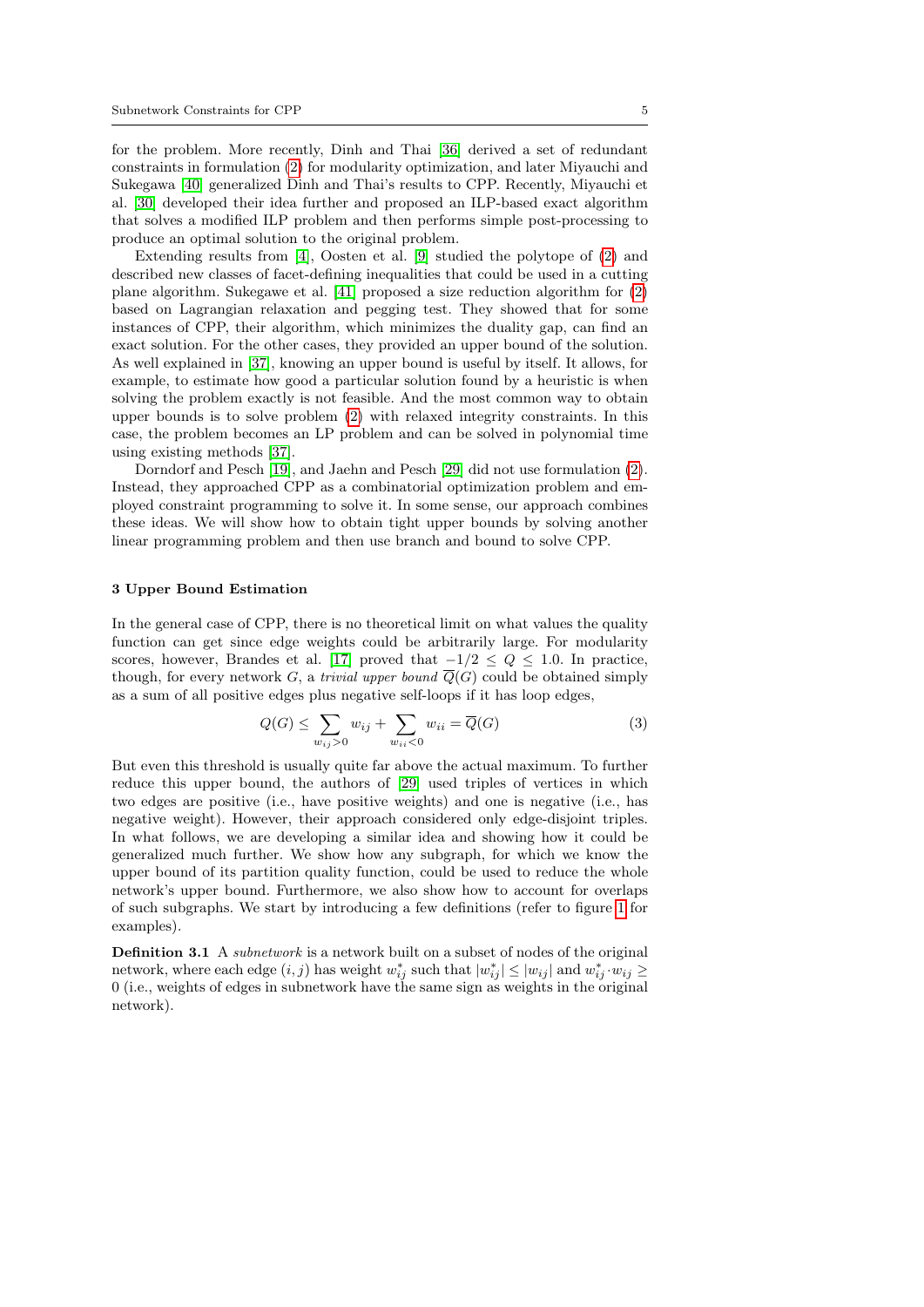

<span id="page-5-0"></span>**PERCORET INTERFERENT SUBDER PERMISSION** CONSULTER PERSONAL PERSONAL PERSONAL PERSONAL PERSONAL PERSONAL PERSONAL PERSONAL PERSONAL PERSONAL PERSONAL PERSONAL PERSONAL PERSONAL PERSONAL PERSONAL PERSONAL PERSONAL PERSONAL Fig. 1 Illustration of definitions: A) Original network; B) Penalizing subnetworks (two trian- $\lambda$  equal to 1.

Definition 3.2 Subnetwork's penalty is a difference between the trivial upper bound (sum of all negative loops plus all positive edge weights  $w_{ij}^*$  of the subnetwork) and the proven upper bound of quality function score of its partitions. A subnetwork with a positive penalty is called a *penalizing subnetwork* (see Figure [1B](#page-5-0)).

**Definition 3.3** A resolved subnetwork is a subnetwork for which a partition whose score matches the proven upper bound of quality function is known (making it a proven optimal partition).

**Definition 3.4** Reduced subnetwork of a given penalizing subnetwork  $S$  is a sub-network of S having the same penalty as S (see Figure [1C](#page-5-0)).

**Definition 3.5** Permissible linear combination  $LS = \sum_k \lambda_k S_k$  of subnetworks  $S_k$ with non-negative coefficients  $\lambda_k$  is a subnetwork of the original network with all the same nodes and edge weights equal to linear combinations  $w_{ij}^* = \sum_k \lambda_k w_{ij}^{*k}$  of the corresponding weights  $w_{ij}^{*k}$  from the subnetworks  $S_k$ , provided that  $|w_{ij}^*| \leq |w_{ij}|$ and  $w_{ij}^* \cdot w_{ij} \geq 0$  (see Figure [1D](#page-5-0)).

Now it is easy to see that the following proposition holds:

**Lemma 3.1 (Summation lemma)** Consider a set of subnetworks  $\{S_1, S_2, ..., S_m\}$ with proven penalties  $p_1, p_2, ..., p_m$ , and their permissible linear combination  $LS =$  $\sum_{k=1}^{m} \lambda_k S_k$  with non-negative  $\lambda_k$ . Then the penalty of LS is at least  $\sum_{k=1}^{m} \lambda_k p_k$ .

Proof Indeed, denote the proven upper bound estimate for the partition quality function of each subnetwork  $S_k$  as  $U_k$ . Then for any partition C, score  $Q(LS)$ of the LS can be expressed as  $Q(LS) = \sum_{i < j} |c_i - c_j w_{ij}^*| = \sum_{i < j} |c_i - c_j| \sum_k \lambda_k w_{ij}^{*k} =$  $\sum_{k} \lambda_k \sum_{i < j} |c_i = c_j w_{ij}^{*k} = \sum_{k} \lambda_k Q(S_k)$  and then  $Q(LS) = \sum_{k} \lambda_k Q(S_k) \leq \sum_{k} \lambda_k U_k =$  $\sum_{k} \lambda_k(\overline{Q}(S_k) - p_k) = \overline{Q}(LS) - \sum_{k} \lambda_k p_k$ , where  $\overline{Q}$  as before (see equation [3\)](#page-4-0) denotes the trivial upper bound estimate for a corresponding subnetwork.

Summation lemma allows us to prove a stronger result:

<span id="page-5-1"></span>**Theorem 3.1** Consider a set of subnetworks  $\{S_1, S_2, ..., S_m\}$  with proven penalties  $p_1, p_2, ..., p_m$ , and their permissible linear combination  $LS = \sum_{k=1}^{m} \lambda_k S_k$  with nonnegative  $\lambda_k$ . Then the penalty of the original network G is at least  $\sum_{k=1}^{m} \lambda_k p_k$ .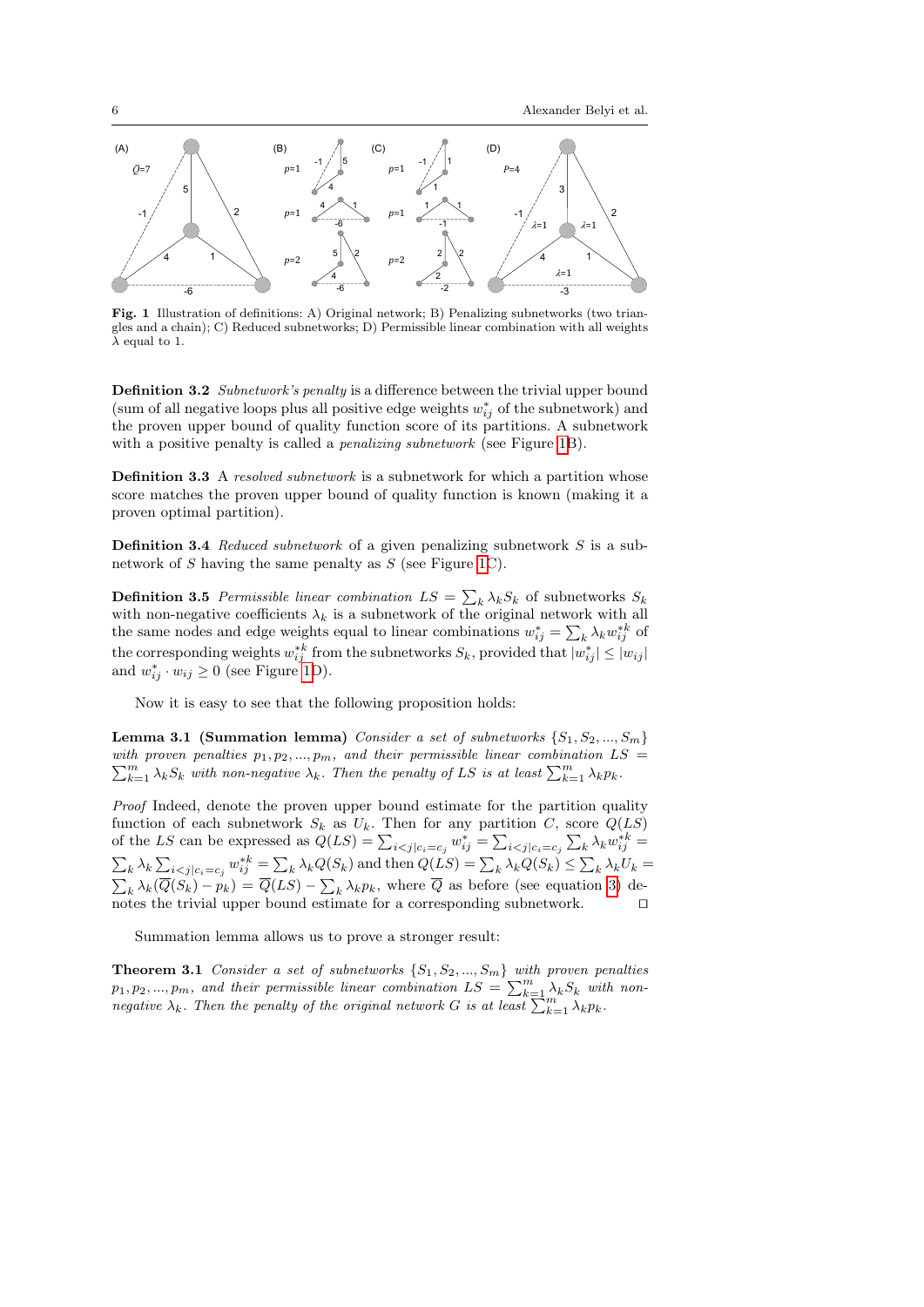*Proof* Network G could be represented as a sum  $G = LS + R$  of LS and some residual subnetwork R, with edge weights  $w_{ij}^{*R} = w_{ij} - w_{ij}^*$ . For any partition,  $Q(G) = Q(LS) + Q(R)$ . And from summation lemma  $Q(LS) \le \overline{Q}(LS) - \sum_{k} \lambda_k p_k$ . So  $Q(G) \le Q(R) + \overline{Q}(LS) - \sum_{k} \lambda_k p_k \le \overline{Q}(R) + \overline{Q}(LS) - \sum_{k} \lambda_k p_k = \overline{Q}(G) - \sum_{k} \lambda_k p_k$ .  $\Box$ 

This result provides a framework for constructing tight upper bounds through combining proven penalties of smaller subnetworks. Having a set of penalizing subnetworks with their penalties, we can construct a linear programming problem to find the penalty of the whole network. LP problem could be formulated as follows:

maximize 
$$
P = \sum_{k=1}^{m} \lambda_k p_k
$$
,  
\nsubject to 
$$
\sum_{k=1}^{m} \lambda_k \left| w_{ij}^{*k} \right| \le |w_{ij}|, \text{ for all } 1 \le i < j \le n.
$$
\n(4)

<span id="page-6-1"></span>Constraints ensure that the linear combination of subnetworks is permissible. Note that this is not an integer problem and could be efficiently solved with a simplex method. A large penalty P found this way leads to a tight upper bound  $Q_{max}$  =  $\overline{Q}-P$ . We will describe two classes of penalizing subnetworks, which we call chains and stars.



<span id="page-6-0"></span>Fig. 2 Penalizing subnetworks: A) Chain; B) Star.

#### 3.1 Chains

Our primary focus is on a particular case of resolved penalizing subnetworks that we call chains.

**Definition 3.6** A *chain* of length  $k$  is a subnetwork consisting of  $k$  nodes relabeled within a chain 1<sup>∗</sup> , . . . , k<sup>∗</sup> , connected by positive edges (1<sup>∗</sup> , 2 ∗ ),(2<sup>∗</sup> , 3 ∗ ), . . . ,((k −  $(1^*, k^*)$  and a negative edge  $(1^*, k^*)$ . When  $k = 3$ , we call the chain a *triangle*. See figures [1](#page-5-0) and [2A](#page-6-0).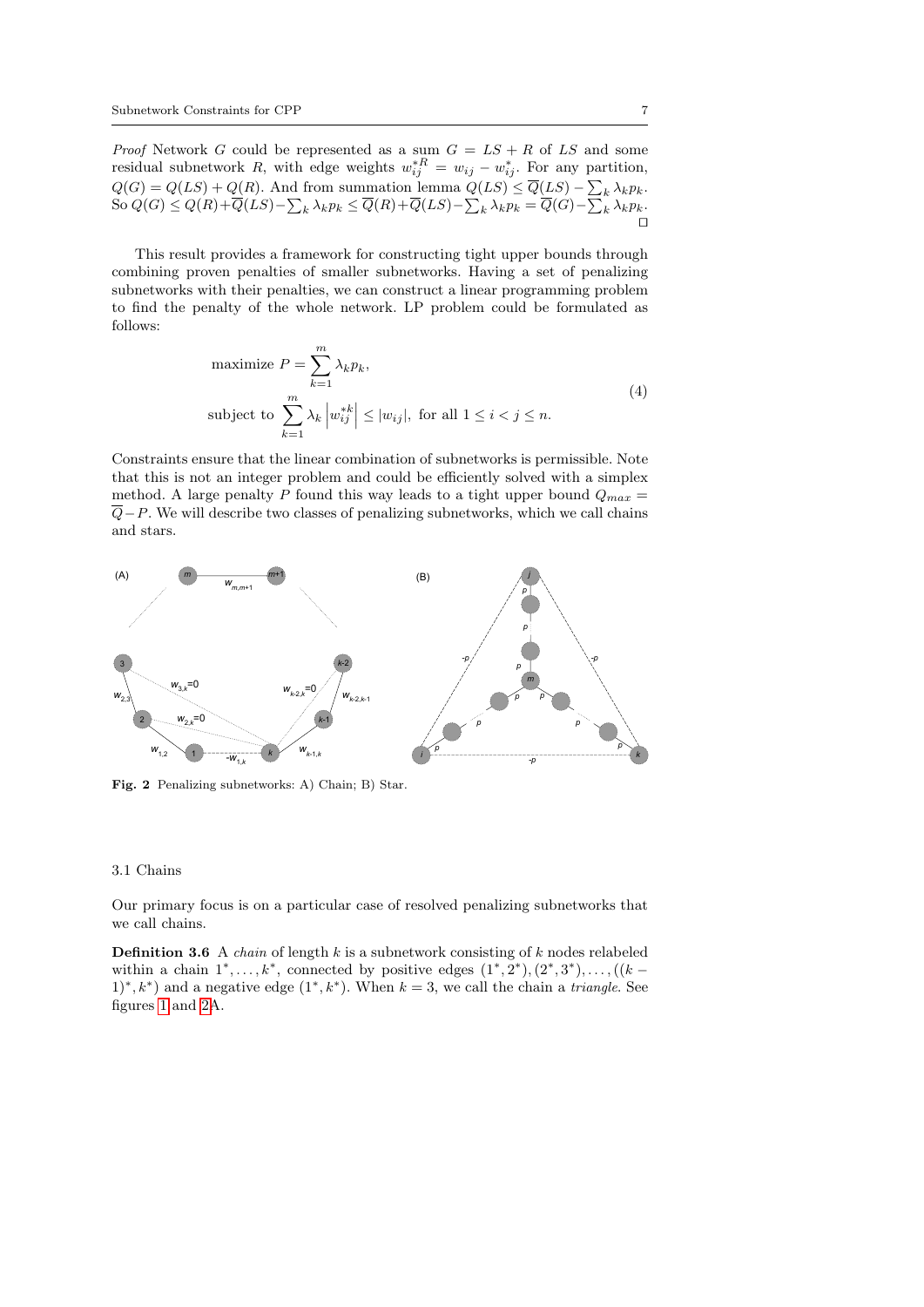To show that chains are always resolved, we can show that it is always easy to find an optimal partition (and prove it). Indeed, in the optimal partition, either nodes 1<sup>\*</sup> and  $k$ <sup>\*</sup> appear in the same cluster or different ones. In the first case, the negative edge  $(1^*, k^*)$  is included in the total score, and in the second case, one of the positive edges must be excluded. So, depending on which value is larger  $|w^*_{1^*,k^*}|$  or  $\min(w^*_{i^*,(i+1)^*}|i=1,\ldots,k-1)$ , the optimal split of the chain will be into one or two clusters with total score  $\sum_{i=1,\dots,k-1} w_{i^*,(i+1)^*}^*$  $\min(w^*_{1^*,2^*},\ldots,w^*_{(k-1)^*,k^*},|w^*_{k^*,1^*}|),$  where  $\min(w^*_{1^*,2^*},\ldots,w^*_{(k-1)^*,k^*},|w^*_{k^*,1^*}|)$  $p$  is a penalty. Then to construct a reduced chain, we can set the weight of each positive edge to p and the weight of the negative edge to  $-p$ . Repeating the same reasoning, one can easily see that this chain has the same penalty p. In some sense, this is the best reduction possible because assigning a smaller absolute value to any weight in the original chain would lead to a smaller penalty.

Just considering chains gives us an algorithm for calculating upper bounds: consider as many chains as possible, reduce them, construct an LP problem, and solve it using the simplex method to obtain penalty P. Then the upper bound is the difference  $Q_{max} = \overline{Q} - P$ . By as many as possible, we mean as many as we can find, and a simplex method can handle in a reasonable time (in our experiments, we used all penalizing chains with three and four nodes). The following algorithm formalizes these steps.

<span id="page-7-1"></span>

|                                                                                                                                                                                                                                                                           | <b>Algorithm 1:</b> Calculate penalty by solving LP problem |  |  |  |  |  |  |  |  |  |  |
|---------------------------------------------------------------------------------------------------------------------------------------------------------------------------------------------------------------------------------------------------------------------------|-------------------------------------------------------------|--|--|--|--|--|--|--|--|--|--|
| <b>input</b> : Graph G represented as weight matrix $w_{ij}$<br><b>output:</b> Penalty P and a set of penalizing chains $Ch$                                                                                                                                              |                                                             |  |  |  |  |  |  |  |  |  |  |
| 1 find all chains of length 3 and 4; // Using four nested loops<br>2 construct LP problem; // Using equations 4<br><b>s</b> solve LP problem, obtaining total penalty $P$ and weights of chains;<br>4 $Ch =$ chains with positive weights;<br>$\mathfrak s$ return P, Ch; |                                                             |  |  |  |  |  |  |  |  |  |  |
| (A)<br>$\overline{Q}$ =11                                                                                                                                                                                                                                                 | (B)<br>(C) $p=2$ $(2)$<br>$p=2$ $-3/$<br>$P = 5.5$          |  |  |  |  |  |  |  |  |  |  |



<span id="page-7-0"></span>After reducing them  $(C)$  and constructing optimal permissible linear combination  $(D)$  by Fig. 3 A network not resolvable by chains. Original network (A) has only three chains (B). solving an LP problem, the best penalty is 5.5. However, it is easy to see (by considering all possibilities) that the best partition of the original network has a score of 5 and a penalty of 6.

We note here that while adding more chains, in general, helps to construct better estimates of the upper bound, it is possible that even after considering all chains, the best penalty will not reach its maximum for the whole network. We show an example of such a network in Figure [3.](#page-7-0) Moreover, we proved that solution to relaxed problem [\(2\)](#page-3-1) (i.e., when constraints  $x_{ij} \in \{0,1\}$  are replaced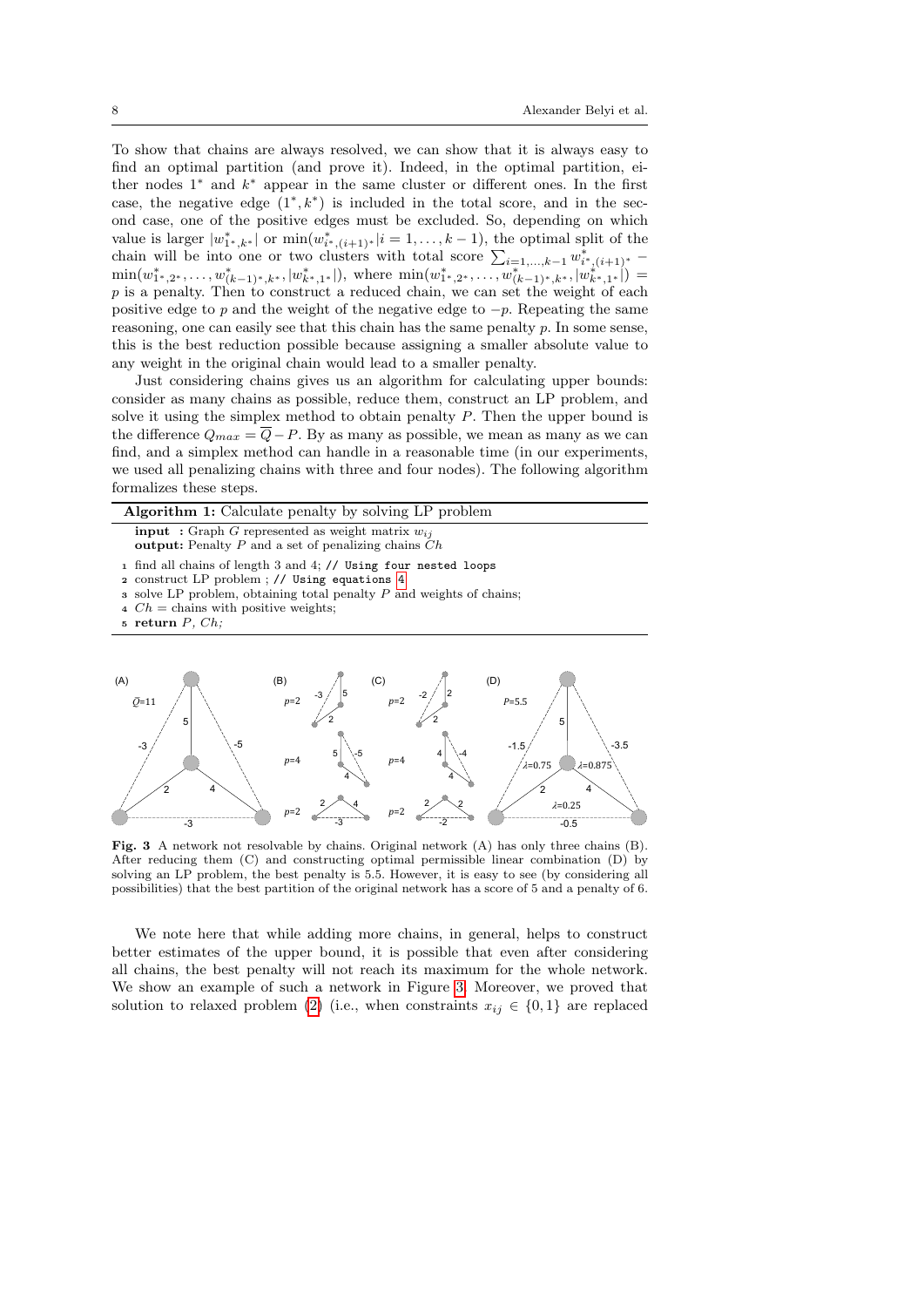with  $x_{ij} \in [0, 1]$ ) always finds at least as tight upper bounds as considering only chains as penalizing subnetworks (see Appendix [A\)](#page-16-0). Nevertheless, we will show that chains alone can already give a tight upper bound for many networks while the resulting LP problem is smaller and faster to solve. Furthermore, the main advantage of our framework is that it allows us to use not only chains but any penalizing subnetworks.

#### 3.2 Stars

To show an example of penalizing subnetworks that can help to construct upper bounds tighter than those found by solving the relaxed problem [\(2\)](#page-3-1), we introduce one more class of penalizing subnetworks that we call stars. The intuition comes from the example in Figure [3.](#page-7-0) Consider three nodes  $i, j, k$  connected by negative edges and another node  $m$  such that there are non-overlapping simple paths from m to  $i, j$ , and k consisting only of positive edges (see Figure [2B](#page-6-0)). We define p as the minimum absolute value of edge weights. A penalizing reduced star is a network with these vertices and edge weights p for positive edges and  $-p$  for edges  $(i, j)$ ,  $(i, k)$ , and  $(i, k)$ . The solution of relaxed problem [\(2\)](#page-3-1) for a star gives a penalty of 1.5p. So it follows that the actual penalty is at least 2p, and it is easy to see how it can be achieved. We use the following algorithm to find a set of penalizing stars:

| Algorithm 2: Finding a set of penalizing stars                                                               |  |  |  |  |  |  |  |
|--------------------------------------------------------------------------------------------------------------|--|--|--|--|--|--|--|
| <b>input</b> : Graph G represented as weight matrix $w_{ij}$<br><b>output:</b> A set of penalizing stars $S$ |  |  |  |  |  |  |  |
| <b>1 forward</b> triangle i, j, k with negative weights $w_{ij}$ , $w_{ik}$ , $w_{jk}$ do // This could be   |  |  |  |  |  |  |  |
| done by 3 nested for loops                                                                                   |  |  |  |  |  |  |  |
| foreach <i>node</i> m do<br>$\mathbf{2}$                                                                     |  |  |  |  |  |  |  |
| find the shortest positive paths from m to i, j and k;<br>3                                                  |  |  |  |  |  |  |  |
| if these paths do not overlap then<br>$\overline{4}$                                                         |  |  |  |  |  |  |  |
| $p =$ minimum absolute edge weight among paths and $w_{ij}, w_{ik}, w_{jk}$ ;<br>5                           |  |  |  |  |  |  |  |
| form a reduced star based on $i, j, k, m$ and paths between them;<br>6                                       |  |  |  |  |  |  |  |
| add formed star with penalty 2p to $S$ ;                                                                     |  |  |  |  |  |  |  |
|                                                                                                              |  |  |  |  |  |  |  |
| $s$ return $S$ .                                                                                             |  |  |  |  |  |  |  |

The time complexity of this algorithm is  $O(n^4 \cdot n^2) = O(n^6)$ , but if we store positive paths between all nodes, it reduces to  $O(n^4 \cdot \text{len}(path)) = O(n^5)$  in the worst case.

## <span id="page-8-0"></span>4 Branch and Bound

Here we describe how to use the method proposed in the previous section inside a general branch-and-bound technique to solve CPP. In each step of branch and bound, we select an edge of the network and  $fix$  it, i.e., consider two possibilities: 1) This edge is included, i.e., lays within some cluster, so its weight is included in the total sum of quality function. So, two nodes that it connects belong to the same cluster in the final partition. 2) This edge is excluded, i.e., it connects nodes belonging to different clusters in the final partition, and so its weight is not included in the quality function score. In each of these two cases, we recalculate the estimate of what the quality function score could be, and if the upper bound is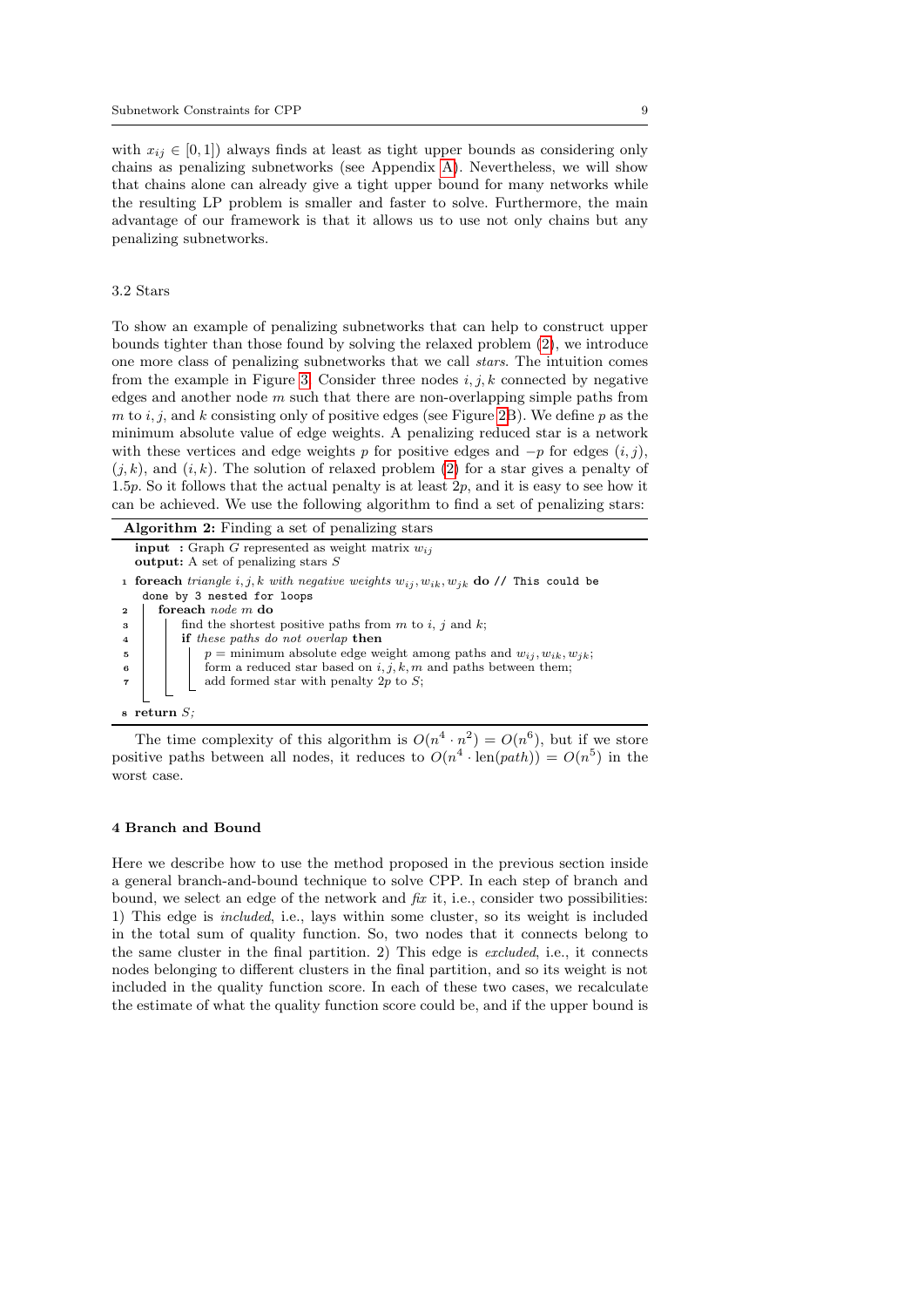equal or smaller than the value achieved by some already known feasible solution, then the case cannot lead to a better solution, so it is fathomed. Then, for each case that is not fathomed, the same steps are repeated recursively. This procedure creates a binary search tree that is being traversed depth-first.

There are a few things we need to consider at each step. First, we need to make sure that constraints imposed by edge inclusion or exclusion are not contradictory. That means we need to propagate transitivity condition: if edges between a and b, and b and c are included, then the edge between  $a$  and  $c$  must be included too; and if edge  $(a, b)$  is included and edge  $(b, c)$  is excluded, then edge  $(a, c)$  must be excluded. To ensure this, we use the following algorithm.

<span id="page-9-0"></span>

| <b>Algorithm 3:</b> Transitivity constraints propagation                                                                                                                           |
|------------------------------------------------------------------------------------------------------------------------------------------------------------------------------------|
| <b>input</b> : Graph $G$ , set of already fixed edges for which transitivity is already satisfied,<br>and a newly fixed edge $(a, b)$<br><b>output:</b> Updated set of fixed edges |
| 1 define four sets of vertices $A, B, X, Y$ ;                                                                                                                                      |
| <b>2</b> foreach vertex u in graph $G$ do                                                                                                                                          |
| if edge $(u, a)$ is included then add u to A;<br>3                                                                                                                                 |
| else if edge $(u, a)$ is excluded then add u to X;<br>$\overline{4}$                                                                                                               |
| if edge $(u, b)$ is included then add u to B;<br>5                                                                                                                                 |
| else if edge $(u, b)$ is excluded then add u to Y;<br>6                                                                                                                            |
| if edge $(a, b)$ is included then<br>$\overline{7}$                                                                                                                                |
| include all edges between vertices of $A$ and $B$ ;<br>8                                                                                                                           |
| exclude all edges between vertices of $A$ and $Y$ ;<br>9                                                                                                                           |
| exclude all edges between vertices of $B$ and $X$ ;<br>10                                                                                                                          |
| 11 else                                                                                                                                                                            |
| exclude all edges between vertices of $A$ and $B$ ;<br>12                                                                                                                          |
| 13 <b>return</b> updated set of fixed edges;                                                                                                                                       |
| The time completion of this classified is $O(.2)$ orders $\alpha = \lfloor \frac{1}{2} \rfloor$ is the number                                                                      |

The time complexity of this algorithm is  $O(n^2)$ , where  $n = |V|$  is the number of nodes in G because the number of all possible edges between sets  $A, B, X, Y$  is not greater than the total number of edges, which is  $n(n-1)/2$ . However, in practice, in many cases, we do not need to fix many edges, so sets  $A, B, X, Y$  are small, and this algorithm runs in linear time.

A second consideration is that we want to update our upper bound estimate after each edge fixation. We do so by noting that if we include a negative or exclude a positive edge  $(i, j)$ , then  $|w_{ij}|$  should be added to the network's penalty, since  $Q \le \overline{Q} - |w_{ij}|$  in this case. However, any fixation of edge  $(i, j)$  changes the penalties of some subnetworks in which it is present, so the penalty of each affected subnetwork needs to be recalculated. Fortunately, it is easy to do for chains and stars. If we include a negative edge or exclude a positive one, then adding  $|w_{ij}|$ to the network's total penalty entirely accounts for any penalty incurred by this edge in any chain containing it, so we should stop considering such chains. We do the same for stars, but the reason is a bit less apparent. We stop considering stars containing edge  $(i, j)$  because their penalties are accounted for by weight  $|w_{ij}|$  added to the total penalty and by penalties of chains that do not go through  $(i, j)$ . In contrast, if we exclude a negative or include a positive edge  $(i, j)$ , the total penalty is not affected directly. To account for such fixation, we need to exclude this edge from the constraints in LP formulation [\(4\)](#page-6-1).

In our experiment, we implemented the branch-and-bound algorithm using only chains to calculate upper bounds. Separately, we implemented a version where we included stars to estimate the initial upper bound. In the rest of this section,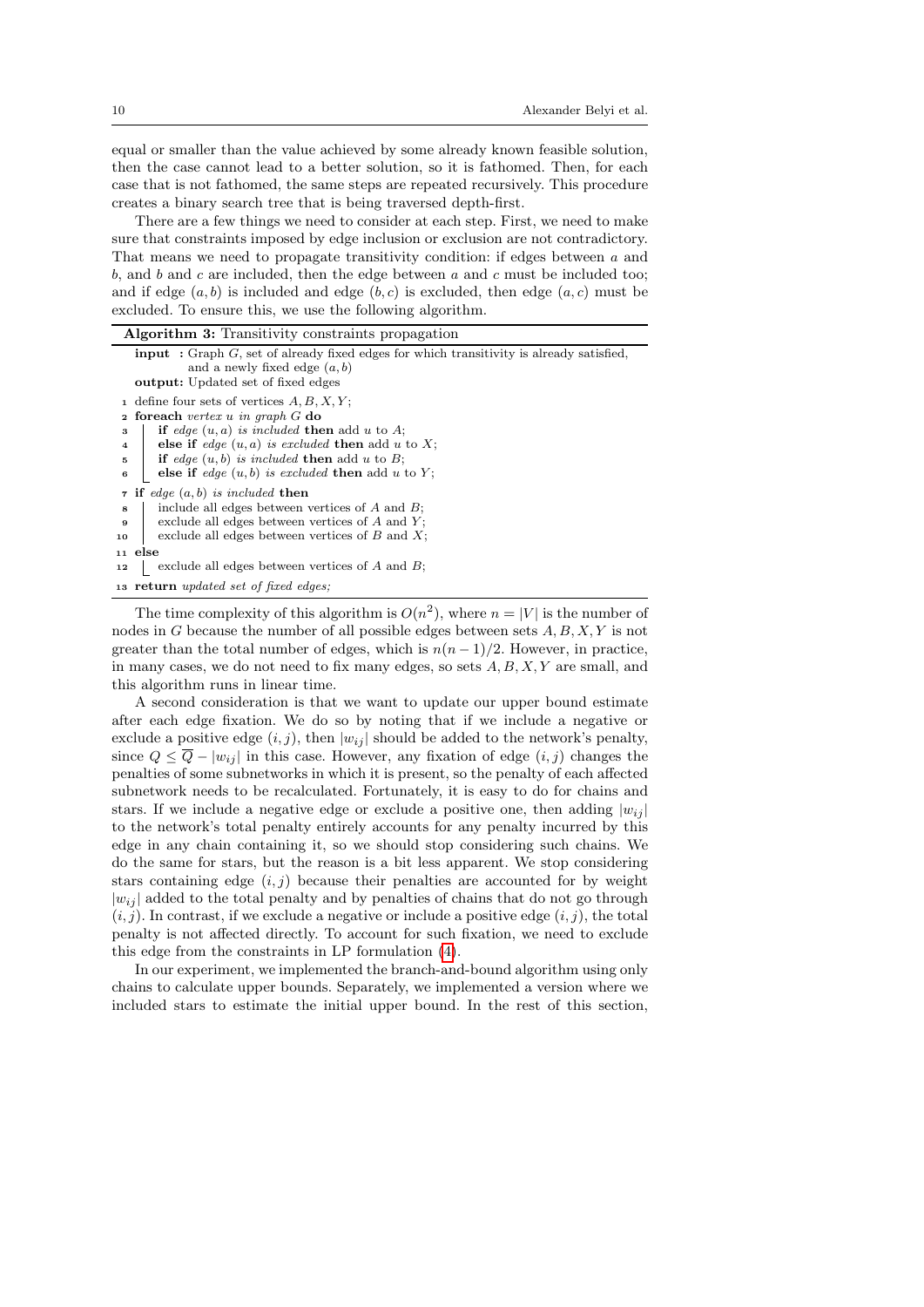we will present algorithms for chains only. They could be easily generalized to use stars too. However, in our experiments, the benefit of tighter upper bound obtained from solving the LP problem with stars was offset by the larger LP problem that was slower to solve.

Moreover, it appeared that instead of solving the LP problem at each step, it is often expedient to use a much faster greedy technique that produces a bit less tight upper bounds. The idea is to use a good set of chains with their weights  $\lambda$ already found at previous steps, and instead of constructing and solving the LP problem for the whole network, construct a residual subnetwork  $R = G - LS$  and find new chains in it using just simple heuristic: find a chain and subtract it from R with weight  $\lambda = 1$ , then find another chain and subtract it, repeat this process, until there are no more chains. The following algorithm formalizes this.

```
Algorithm 4: Calculate penalty using heuristic
    input : Graph G, set of fixed edges F, previous set of chains Choutput: Penalty P and a set of penalizing chains Ch1 define penalty P=0;
   define a new set of chains Ch_{new} = \varnothing;
 3 foreach chain c with penalty p in Ch do
 4 define boolean flag keep_chain = true;\mathfrak{g} foreach edge (u, v) in c do
 6 if (u, v) is included and w^*_{uv} < 0 or (u, v) is excluded and w^*_{uv} > 0 then
             keep\_chain = false;7 if keep chain then
 8 \begin{array}{|c|c|c|c|c|}\n\hline\n8 & 6 & 6 \\
\hline\n\end{array} Ch<sub>new</sub> = Ch<sub>new</sub> ∪ {c} ; // Add c to new set of chains
 \begin{array}{c|c} \bullet & \bullet \\ \hline \bullet & \bullet \end{array} \begin{array}{c} \bullet & \bullet \\ \bullet & \bullet \end{array}10 foreach not fixed edge (u, v) in c do
11 if w_{uv} > 0 then w_{uv} = w_{uv} - p;
12 else w_{uv} = w_{uv} + p;
13 foreach len = 2 to Infinity do
14 if there are no negative edges in positive connected components in G then break;
15 find all negative edges E_{neg} in G;
16 foreach edge (u, v) in RandomShuffle(E_{neg}) do <br>17 while w_{uv} < 0 do
            while w_{uv} < 0 do
18 | | path = FindShortestPositivePath(G, u, v) ; // simple BFS
19 | | if path length > len then break;
20 | construct chain c from path and edge (u, v);
21 | calculate penalty p of chain c;
22 foreach not fixed edge (i, j) in path do w_{ij} = w_{ij} - p;
23 w_{uv} = w_{uv} + p;<br>
24 P = P + p;\overline{P} = P + p;25 \bigcup Ch_{new} = Ch_{new} \cup \{c\}; // Add c to new set of chains
26 return P, Ch_{new};
```
This method works quickly, but it accumulates inefficiencies. To deal with them, after considering some number of levels in the branch-and-bound search tree, we still solve the complete LP problem to update chains and their weights. For that purpose, we can use a slightly adjusted algorithm [1](#page-7-1) that takes into account fixed edges.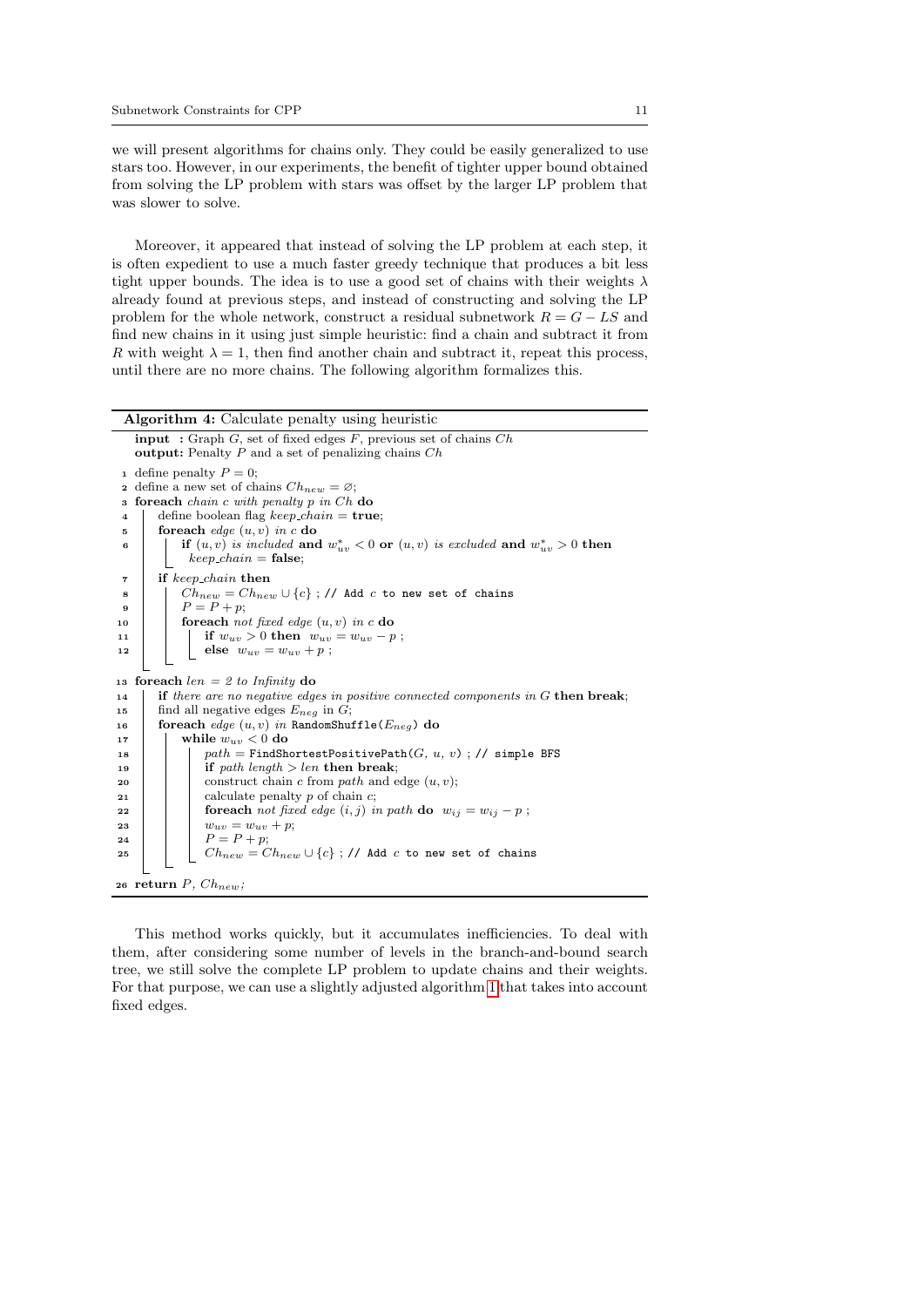Now we are ready to present the main workhorse of branch and bound: a recursive function that explores each node of the tree, i.e., tries to include and exclude an edge and calls itself to explore the search tree further.

| Algorithm 5: Recursive branching |  |  |
|----------------------------------|--|--|
|----------------------------------|--|--|

<span id="page-11-0"></span>

| <b>input</b> : Graph G, list of positive edges L, current edge index e, set of fixed edges $F$ ,<br>the best partition C found so far and its score $Q_{min}$ , current recursion |
|-----------------------------------------------------------------------------------------------------------------------------------------------------------------------------------|
| depth d                                                                                                                                                                           |
| <b>output:</b> New the best feasible partition and its quality score                                                                                                              |
| 1 while $L[e]$ is fixed do $e = e + 1$ ;                                                                                                                                          |
| 2 if $e >  L $ then // we have fixed all positive edges                                                                                                                           |
| exclude all negative edges that are not fixed yet;<br>3                                                                                                                           |
| return current partition, current $Q$ ;<br>4                                                                                                                                      |
| <b>foreach</b> { <i>include edge L[e]</i> , <i>exclude edge L[e]</i> } <b>do</b><br>5                                                                                             |
| $F' = \texttt{UpdateFixedEdges}(G, F, L[e])$ ; // Algorithm 3<br>6                                                                                                                |
| define penalty $P_0 = 0$ ;<br>7                                                                                                                                                   |
| foreach edge $(u, v)$ in set F' do<br>8                                                                                                                                           |
| if $(u, v)$ is included and $w_{uv} < 0$ or $(u, v)$ is excluded and $w_{uv} > 0$ then<br>9                                                                                       |
| $P_0 = P_0 +  w_{uv} $ ;                                                                                                                                                          |
| // every few steps we try to obtain higher penalty                                                                                                                                |
| if d mod $4 == 0$ then<br>10                                                                                                                                                      |
| P, $Ch =$ CalcPenaltyLP(G, F'); // Adjusted algorithm 1<br>11                                                                                                                     |
| else<br>12                                                                                                                                                                        |
| $P, Ch =$ CalcPenaltyHeuristic( $G, F', Ch$ ); // Algorithm 4<br>13                                                                                                               |
| if $Q - P_0 - P > Q_{min}$ then // Recursive call<br>14                                                                                                                           |
| $\vert C, Q_{min}$ = RecursiveBranching( <i>G</i> , <i>L</i> , <i>e</i> + 1, <i>F'</i> , <i>C</i> , $Q_{min}$ , <i>d</i> + 1);<br>15                                              |
| 16 return C, $Q_{min}$ ;                                                                                                                                                          |

Two more notes before we can finally formulate the main procedure: 1) The order in which we consider edges influences performance quite a lot. However, calculating penalty change after fixing each edge on every step is too computationally expensive. So, we used edge weights as an approximation. The reasoning here is that excluding a heavy positive edge would cause a higher loss in partition score. 2) For some most simple cases, even the heuristic of algorithm [4](#page-10-0) can already find an upper bound that matches a feasible solution proving its optimality. So to avoid spending time on solving the LP problem, we try a few times to calculate the initial upper bound using the heuristic. The following algorithm describes the main procedure of the branch-and-bound method that calls functions presented above to find a CPP solution.

Algorithm 6: Branch and bound

 $\overline{\text{input}}$  : Graph  $G$ output: Optimal partition  $C$  and its quality score  $Q_{opt}$ 1 C,  $Q_{min}$  = GetFeasibleSolution(G) ; // Run heuristic 2 for  $i = 1$  to 3 do 3  $\vert P, Ch = \text{CalcPenaltyHeuristic}(G, \varnothing, \varnothing)$ ; // Algorithm [4](#page-10-0) 4 if  $\overline{Q} - P = Q_{min}$  then return C,  $Q_{min}$ ; 5  $P$ ,  $Ch =$  CalcPeanaltyLP( $G$ ) ; // Algorithm [1](#page-7-1) 6 if  $\overline{Q} - P = Q_{min}$  then return C,  $Q_{min}$ ;  $\tau L$  = positive edges of G sorted in decreasing order of weight;

- 8 C,  $Q_{opt}$  = RecursiveBranching( $G, L, 1, \varnothing, C, Q_{min}, 1)$  ; // Algorithm [5](#page-11-0)
- 9 return  $C, Q_{opt}$ ;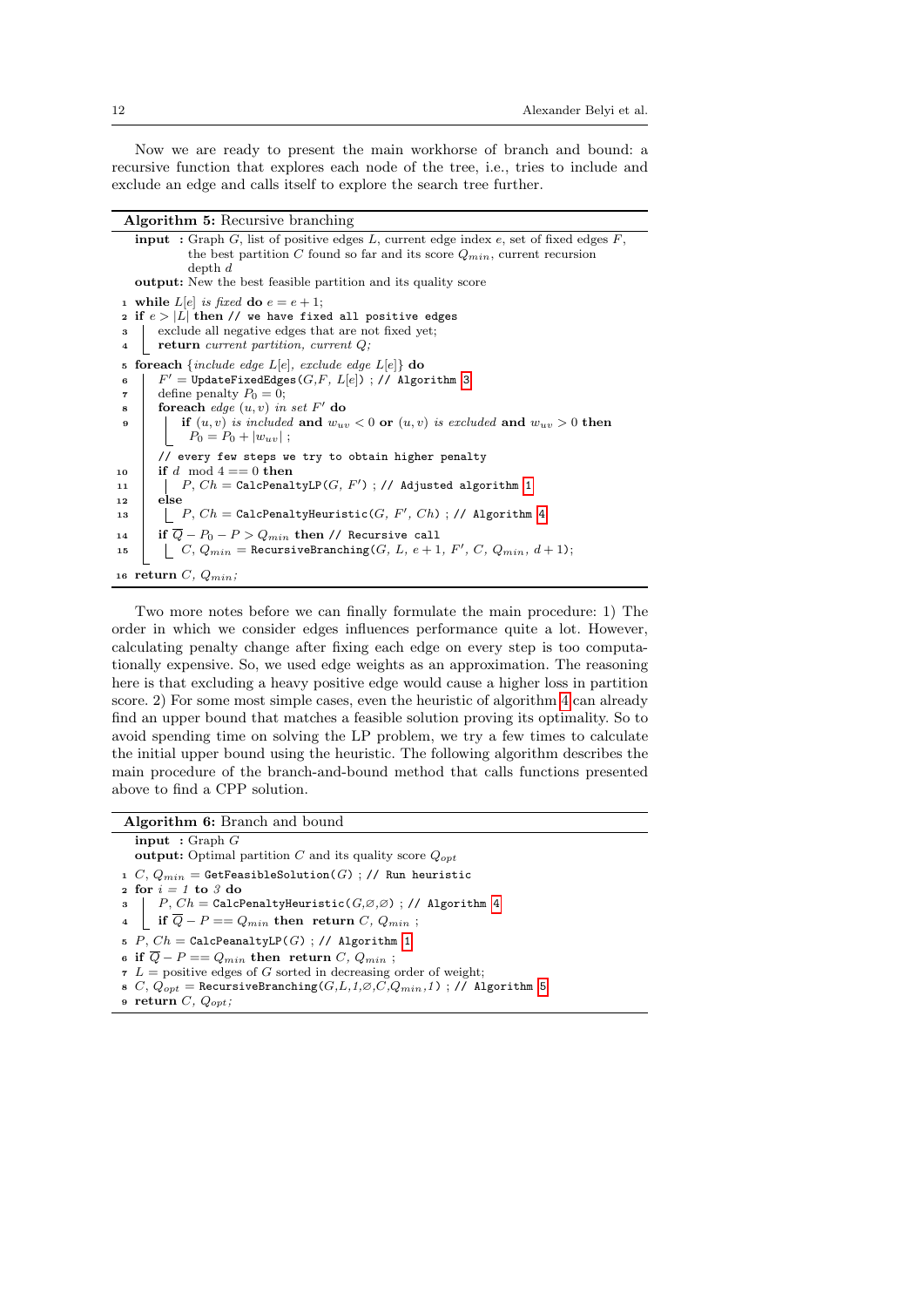#### 5 Computational Experiment

We considered both proprietary solvers and open source solutions to solve the LP problem that arises when calculating the upper bound estimate. Based on the comparison results of some of the most popular open-source solvers [\[42\]](#page-19-12) we picked COIN OR CLP [\[43\]](#page-19-13) as an open-source candidate for our experiments. Then, after it showed results similar and often even better than proprietary solutions, we stayed with it as our linear programming solver. Another argument in favor of an opensource solution was that we wanted the results of our research to be freely available to everyone<sup>[1](#page-12-0)</sup>. To find an initial solution of CPP, we used the algorithm Combo [\[28\]](#page-18-15) whose source code is also freely available. All programs were implemented in  $C_{++}$ , compiled using  $g++$  compiler, and run under Ubuntu Linux 20.04 on a laptop with 3.7 GB RAM and 2.67 GHz CPU.

Among the recent works, there are two methods for solving CPP exactly that show the best results. Our method extends and improves upon the one by Jaehn and Pesch [\[29\]](#page-18-16). The other one is by Miyauchi et al. [\[30\]](#page-19-0). Their main idea was in providing a way to significantly reduce the number of constraints in problem [\(2\)](#page-3-1) for networks with many zero-weight edges. So they tested their algorithm only on networks with many zero-weight edges, which is the hard case for our method because a chain cannot be penalizing if it has non-fixed edges with weight zero. Thus, the comparison with their results would be unfair. Therefore we mostly adopted the testing strategy of Jaehn and Pesch [\[29\]](#page-18-16) and compared results with their method, which is much more similar in spirit to ours.

We tested our approach on both real-world and artificial networks. The realworld networks were collected from previous studies found in the literature, and artificial networks are random graphs generated according to specified rules. In [\[29\]](#page-18-16), the authors consider two sets of real-world networks. The first set studied in [\[3\]](#page-17-2) was obtained by reducing an object clustering problem to CPP. Some of the networks from [\[3\]](#page-17-2) were published in the article's appendix, but some were just referenced, so we could not find Companies network. For the network UNO, we got the same results as in [\[3\]](#page-17-2), and they are slightly different from the results of [\[29\]](#page-18-16), probably because of the typo in the data. This issue was mentioned in [\[29\]](#page-18-16). We present results for these networks in table [1.](#page-12-1) In all the tables that follow: in column Nodes, we show the number of nodes considered by the branch-and-bound technique; t indicates execution time in seconds; n is the network's size;  $\overline{Q}$  is a trivial upper bound estimate [\(3\)](#page-4-0);  $Q_{min}$  represents the initial value obtained by a heuristic (Combo in our case);  $Q_{max}$  is the upper bound obtained on the first step by using penalizing chains in our algorithm and using triangles in [\[29\]](#page-18-16);  $Q_{opt}$ is the optimal solution; asterisk <sup>∗</sup> indicates results of the algorithm proposed here; better values are shown in bold.

<span id="page-12-1"></span>

| Network     | n   | Q      | $Q_{max}^*$ | $Q_{max}$ | $Q_{opt}$ | $\text{Nodes}^*$ | Nodes  | $t^*$<br>(S) | t(s) |
|-------------|-----|--------|-------------|-----------|-----------|------------------|--------|--------------|------|
| Wild cats   | 30  | .400   | 1 304.0     | $1\,328$  | 1 304     | 0                | 92     | 0.01         | 0.03 |
| $\rm{Cars}$ | 33  | 1748   | 1501.0      | 1589      | 1501      | 0                | 425    | 0.16         | 0.08 |
| Workers     | 34  | 1 233  | 964.5       | 1020      | 964       | 30               | 2028   | 0.44         | 0.32 |
| Cetacea     | 36  | 998    | 967.0       | 969       | 967       | 0                |        | 0.00         | 0.01 |
| Micro       | 40  | 1362   | 1034.0      | 1116      | 1034      | 0                | 21 101 | 0.12         | 3.16 |
| UNO         | 54  | 918    | 798.0       | 785       | 798       | 0                | 61     | 0.37         | 0.04 |
| UNO 1a      | 158 | 12 322 | 12 197.0    | 12 197    | 12 197    | 0                |        | 0.29         | 0.08 |

<span id="page-12-0"></span> $^{\rm 1}$  Our code is available at  ${\tt https://github.com/Alexander-Belyi/best-partition}$  ${\tt https://github.com/Alexander-Belyi/best-partition}$  ${\tt https://github.com/Alexander-Belyi/best-partition}$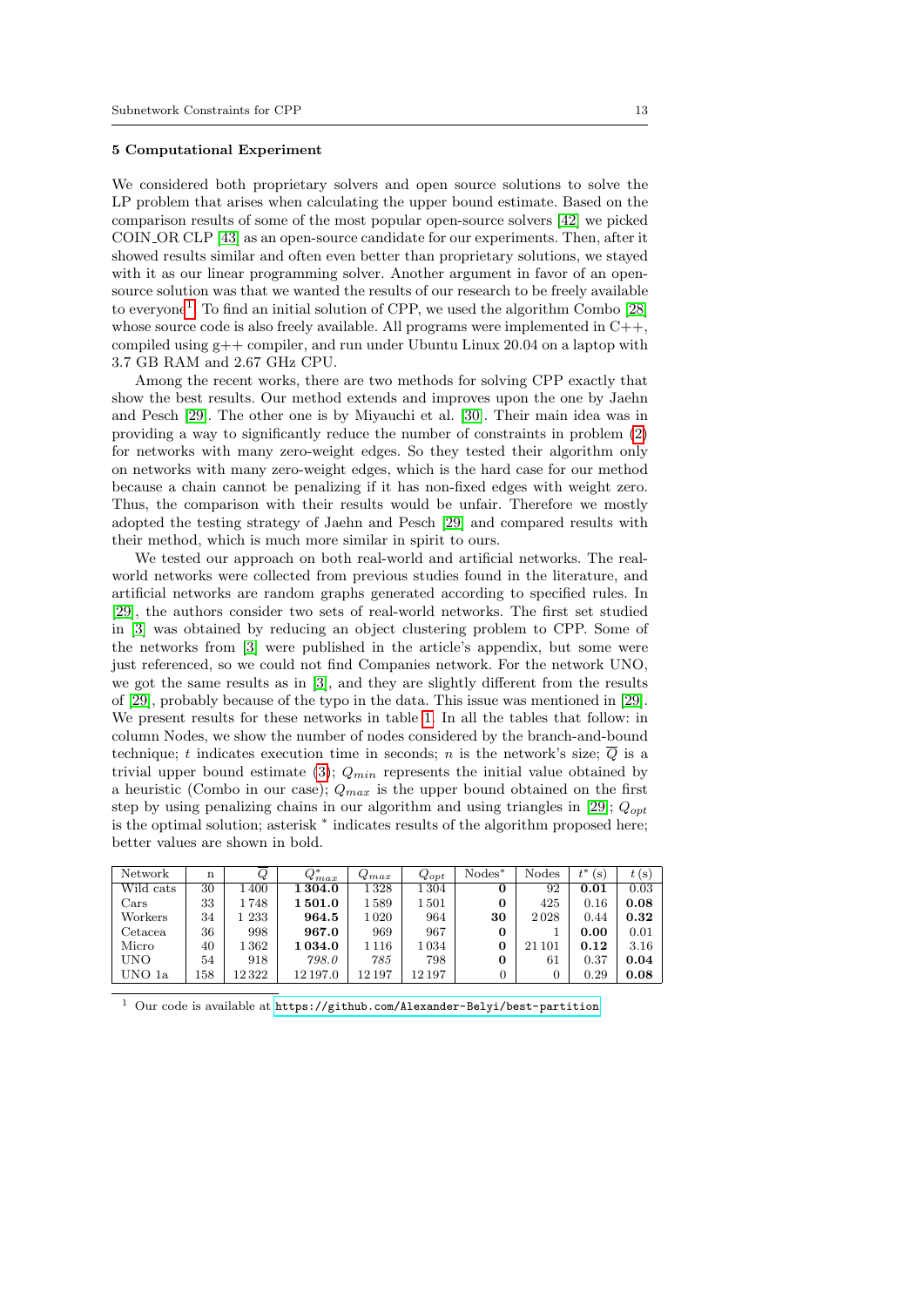| UNO 1b                                                                          | 139 |  | 11859   11775.0   11775   11775                  |               |  |   |     | 0.06 | 0.06 |  |
|---------------------------------------------------------------------------------|-----|--|--------------------------------------------------|---------------|--|---|-----|------|------|--|
| UNO 2a                                                                          |     |  | $158$   $73178$   $72820.0$                      | 72874   72820 |  | 0 | 133 | 0.13 | 0.20 |  |
| UNO 2b                                                                          |     |  | $145$   $72111$   <b>71818.0</b>   71840   71818 |               |  |   | 141 | 0.08 | 0.16 |  |
| Table 1: Results of evaluation on the first set of real-world networks compiled |     |  |                                                  |               |  |   |     |      |      |  |
| by Grötschel and Wakabayashi [3] compared with results from [29].               |     |  |                                                  |               |  |   |     |      |      |  |

It could be seen that all instances were solved by our method within a second. Combo had already found the optimal solution, and our method was applied only to prove its optimality. There are a few cases where the method from [\[29\]](#page-18-16) was faster due to the quick heuristic they use to construct upper bounds, while our approach had to solve the LP problem. However, we would notice that we did not have to use branch and bound for any network except Workers because the constructed upper bound was already equal to the lower bound found by Combo.

The second set of real-world networks arises from a part to machine assignment problem, which is often encountered in group technology, and was studied in [\[9\]](#page-17-8). Unfortunately, Oosten et al. did not publish their networks and only provided citations to sources. Nevertheless, we were able to obtain five out of seven networks considered in [\[9\]](#page-17-8). These networks are particularly hard to solve because they are bipartite, which means that every triple of nodes has an edge with zero weight, so there are no triangles. Just as [\[9\]](#page-17-8) and [\[29\]](#page-18-16), we quickly solved three easy problems, but unlike them, we also solved MCC and BOC problems. Summary statistics are present in table [2,](#page-13-0) but neither [\[9\]](#page-17-8) nor [\[29\]](#page-18-16) reported their execution time.

<span id="page-13-0"></span>

| Network    | n  | Ų   | $Q_{max}$ | $Q_{opt}$ | Nodes  | t (s      |
|------------|----|-----|-----------|-----------|--------|-----------|
| KKV        | 24 | 32  | 23.0      | 23        | 24     | 0.03      |
| <b>SUL</b> | 31 | 71  | 48.0      | 46        |        | 0.07      |
| SEI        | 33 | 77  | 55.7      | 54        | 34     | 0.16      |
| MCC        | 40 | 85  | 56.7      | 43        | 19233  | 179.84    |
| BOC        | 59 | 126 | 84.0      | 67        | 102787 | 2 2 76.18 |

Table 2: Results of evaluation on the second set of real-world networks compiled by Oosten et al. [\[9\]](#page-17-8).

To generate random graphs, we repeated the procedures described in [\[29\]](#page-18-16). Similarly, we created four sets of random graphs. The first set consists of graphs with  $n$  vertices where  $n$  ranges from 10 to 20. Edge weights were selected uniformly from the range  $[-q, q]$ . For every n and every q from a set  $\{1, 2, 3, 5, 10, 50, 100\}$ we generated five random graphs, resulting in 35 graphs for each  $n$  or 385 graphs in total. Results for this set are shown in table [3.](#page-13-1) Each value represents a sum over 35 instances. Because our networks are different from those generated in [\[29\]](#page-18-16), instead of showing absolute values of the objective function, we divided  $\overline{Q}$ ,  $Q_{min}$ , and  $Q_{max}$  by  $Q_{opt}$  and present relative numbers.

<span id="page-13-1"></span>

| n      |       |       | $Q_{min}^*$ | $Q_{min}$ | $Q_{max}^*$ | $Q_{max}$ | $\text{Nodes}^*$ | Nodes    | $+$ *<br>(S)<br>ι | t(s) |
|--------|-------|-------|-------------|-----------|-------------|-----------|------------------|----------|-------------------|------|
| $10\,$ | .720  | 1.764 | 1.000       | 0.994     | 1.006       | .226      | 87               | $1\,205$ | 0.04              | 0.05 |
| 11     | 1.819 | 1.831 | 0.999       | 0.988     | 1.014       | 272       | 273              | 4236     | 0.08              | 0.13 |
| 12     | .758  | 1.932 | 1.000       | 0.993     | 1.010       | 1.305     | 350              | 7577     | 0.13              | 0.18 |
| 13     | 2.014 | L.867 | 0.996       | 0.986     | 1.047       | 287       | 761              | 20 005   | 0.30              | 0.47 |
| 14     | 2.006 | 1.971 | 0.995       | 0.983     | 1.041       | $1.355\,$ | 1247             | 50101    | 0.48              | 1.28 |
| 15     | 2.065 | 2.071 | 0.998       | 0.996     | 1.063       | . 367     | 1752             | 185336   | 0.81              | 5.26 |
| 16     | 2.119 | 2.043 | 0.994       | 0.999     | 1.099       | 1.341     | 4926             | 499569   | 2.27              | 16.3 |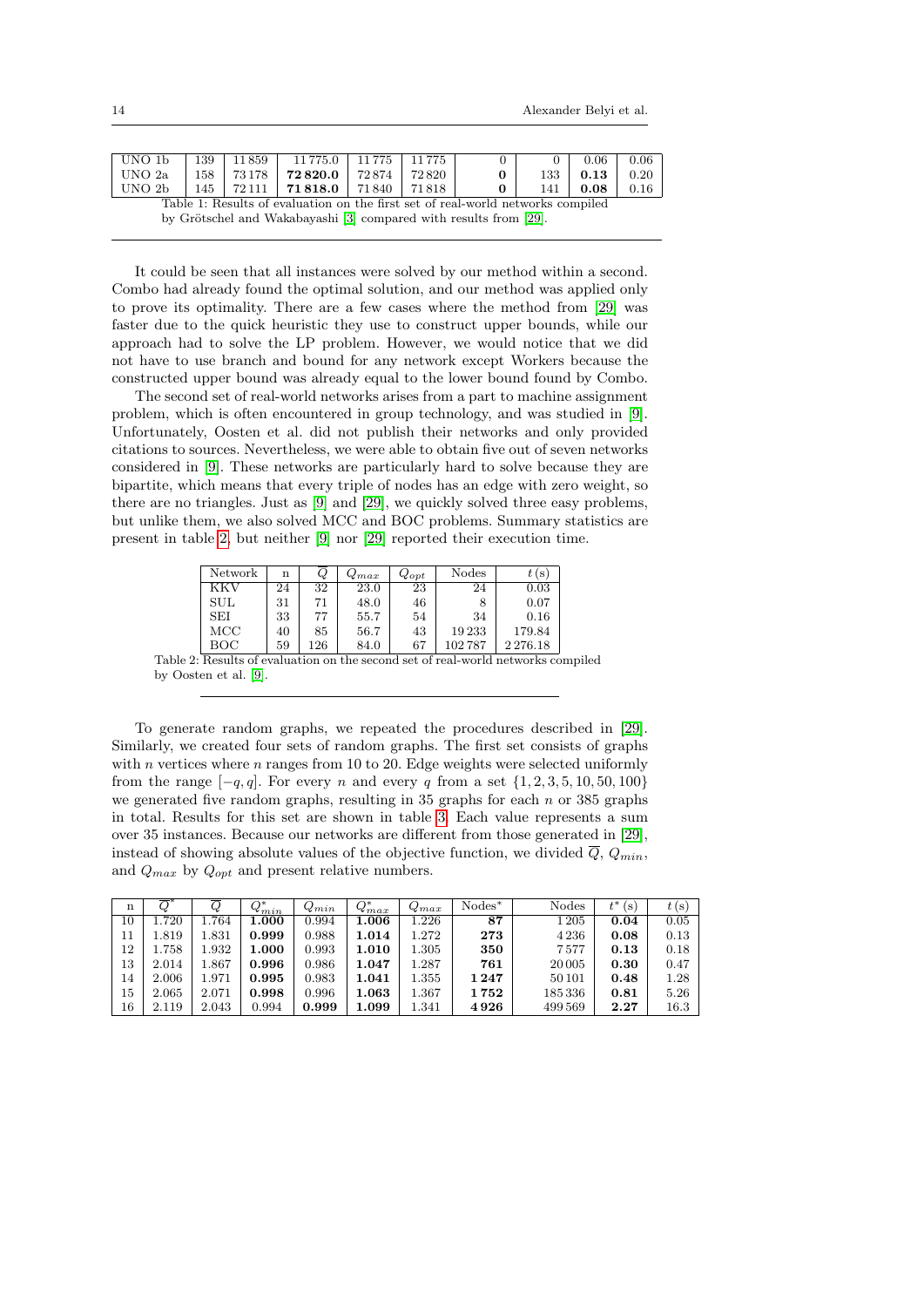|    | 2.154                                                                          | 2.189 | 0.996 | 0.997 | 1.080 | 1.419 | 8230   | 4 186 427   | 3.73  | 155   |
|----|--------------------------------------------------------------------------------|-------|-------|-------|-------|-------|--------|-------------|-------|-------|
| 18 | 2.226                                                                          | 2.230 | 0.995 | 0.993 | 1.118 | 1.433 | 19448  | 9811533     | 11.08 | 466   |
| 19 | 2.183                                                                          | 2.236 | 0.999 | 0.994 | 1.095 | 1.439 | 35 622 | 37 572 347  | 20.09 | 1849  |
| 20 | 2.313                                                                          | 2.251 | 0.996 | 0.988 | 1.162 | 1.440 | 66163  | 185 321 420 | 45.52 | 11299 |
|    | Table 3: Results of evaluation on the first set of random graphs compared with |       |       |       |       |       |        |             |       |       |
|    | results from $[29]$ .                                                          |       |       |       |       |       |        |             |       |       |

As it could be seen from the table, for this set of random graphs, our approach significantly outperformed [\[29\]](#page-18-16) on networks of all sizes. While trivial estimates are pretty close, indicating that generated random instances were quite similar, our estimates of upper bounds were always more than 20% close to the optimal solution. For the largest instances with 20 nodes, our approach considered about 3, 000 times fewer nodes and completed more than 200 times faster.

Graphs in the second set were generated using a procedure that is supposed to resemble the process of creating similarity networks from [\[3\]](#page-17-2). For every graph with  $n$  vertices, we fixed a parameter  $p$ . Then, for each vertex, we created a binary vector of length p, picking 0 or 1 with an equal probability of 0.5. The weight of the edge between vertices i and j was set to  $p$  minus doubled number of positions where vectors of i and j differ. As in [\[29\]](#page-18-16), for each n from 10 to 24 and p from the set  $\{1, 2, 3, 5, 10, 50, 100\}$  we generated 5 instances of random graphs. We show results for this set in table [4.](#page-14-0) Each value represents a sum over 35 instances.

<span id="page-14-0"></span>

| $\mathbf n$ | $\overline{Q}$ | Q     | O*<br>$\mathcal{L}_{min}$ | $Q_{min}$ | $Q_{max}^*$ | $Q_{max}$ | $Nodes*$ | Nodes      | $t^*$<br>$(\rm s)$ | t(s)  |
|-------------|----------------|-------|---------------------------|-----------|-------------|-----------|----------|------------|--------------------|-------|
| 10          | 1.370          | 1.387 | 1.000                     | 0.985     | 1.004       | 1.122     | 28       | 488        | 0.01               | 0.04  |
| 11          | 1.427          | 1.476 | 0.999                     | 0.995     | 1.003       | 1.177     | 87       | 962        | 0.04               | 0.05  |
| 12          | 1.466          | 1.421 | 0.998                     | 1.000     | 1.011       | 1.149     | 180      | 972        | 0.06               | 0.05  |
| 13          | 1.480          | 1.437 | 0.998                     | 0.997     | 1.005       | 1.144     | 103      | 2178       | 0.05               | 0.08  |
| 14          | 1.522          | 1.516 | 0.997                     | 0.991     | 1.006       | 1.173     | 266      | 6 1 5 8    | 0.12               | 0.19  |
| 15          | 1.523          | 1.546 | 0.999                     | 0.995     | 1.011       | 1.178     | 252      | 7819       | 0.14               | 0.22  |
| 16          | 1.560          | 1.541 | 0.998                     | 0.992     | 1.013       | 1.181     | 742      | 21752      | 0.37               | 0.71  |
| 17          | 1.560          | 1.569 | 0.998                     | 0.988     | 1.011       | 1.188     | 744      | 138 305    | 0.42               | 5.08  |
| 18          | 1.553          | 1.575 | 1.000                     | 0.992     | 1.009       | 1.195     | 408      | 160195     | 0.40               | 6.52  |
| 19          | 1.617          | 1.592 | 0.998                     | 0.987     | 1.022       | 1.214     | 1903     | 1389759    | 1.25               | 66.4  |
| 20          | 1.602          | 1.630 | 0.999                     | 0.986     | 1.009       | 1.228     | 1024     | 2598775    | 1.10               | 136   |
| 21          | 1.640          | 1.631 | 0.998                     | 0.983     | 1.019       | 1.229     | 1521     | 11977231   | 1.95               | 741   |
| 22          | 1.708          | 1.639 | 1.000                     | 0.990     | 1.030       | 1.232     | 5117     | 14413288   | 5.16               | 962   |
| 23          | 1.691          | 1.632 | 0.998                     | 0.992     | 1.034       | 1.218     | 9 1 2 9  | 25 313 750 | 8.12               | 1805  |
| 24          | 1.724          | 1.728 | 0.999                     | 0.984     | 1.042       | 1.269     | 19580    | 778958420  | 20.24              | 67034 |

Table 4: Results of evaluation on the second set of random graphs compared with results from [\[29\]](#page-18-16).

Again, we can see that our approach gave a very significant speedup for larger instances compared to [\[29\]](#page-18-16). Comparable execution time for smaller instances, and even longer running time for networks of size 12 could be explained by the simplicity of these networks, where even straightforward but fast methods work well.

The third set consists of graphs created using the same procedure as for the first set, but then the weight of each edge was set to zero with 40% probability for the first subset (table [5\)](#page-15-0) and 80% for the second subset (table [6\)](#page-15-1).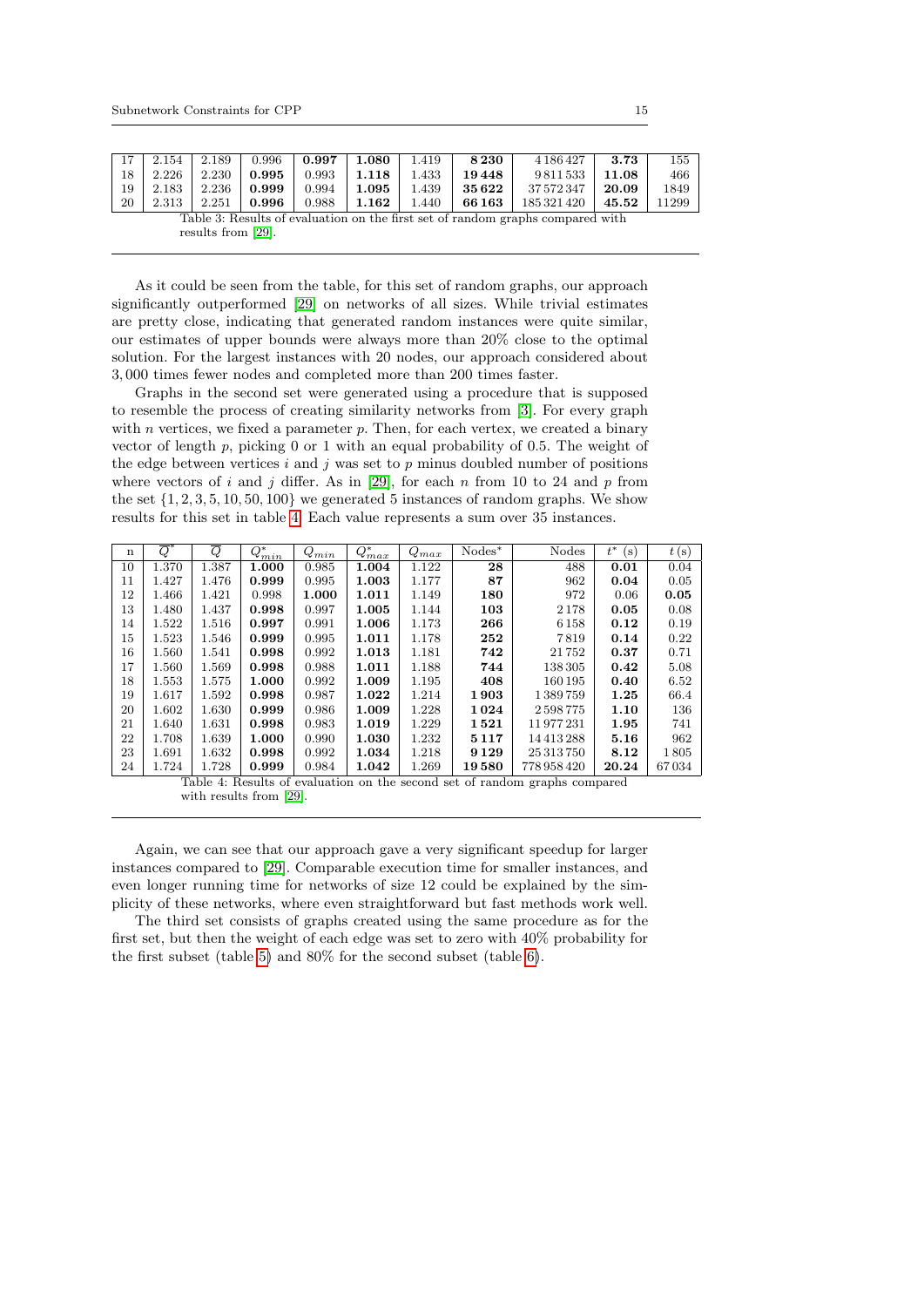16 Alexander Belyi et al.

<span id="page-15-0"></span>

| $\mathbf n$ | Q     | Q     | $Q^{*}_{min}$ | $Q_{min}$ | $Q_{max}^*$ | $Q_{max}$ | $Nodes^*$ | Nodes                                                                        | $t^*$<br>$(\rm s)$ | t(s)  |
|-------------|-------|-------|---------------|-----------|-------------|-----------|-----------|------------------------------------------------------------------------------|--------------------|-------|
| 10          | 1.327 | 1.468 | 1.000         | 0.987     | 1.000       | 1.153     | 0         | 388                                                                          | 0.00               | 0.01  |
| 11          | 1.374 | 1.494 | 0.998         | 0.985     | 1.004       | 1.173     | 34        | 810                                                                          | 0.01               | 0.01  |
| 12          | 1.489 | 1.498 | 1.000         | 0.983     | 1.001       | 1.167     | 38        | 2442                                                                         | 0.02               | 0.04  |
| 13          | 1.517 | 1.513 | 0.998         | 0.988     | 1.014       | 1.192     | 136       | 5128                                                                         | 0.03               | 0.09  |
| 14          | 1.566 | 1.492 | 0.998         | 0.990     | 1.020       | 1.184     | 169       | 4836                                                                         | 0.06               | 0.08  |
| 15          | 1.638 | 1.616 | 0.998         | 0.983     | 1.019       | 1.243     | 262       | 25647                                                                        | 0.07               | 0.54  |
| 16          | 1.703 | 1.696 | 0.990         | 0.986     | 1.019       | 1.267     | 1257      | 54728                                                                        | 0.39               | 1.38  |
| 17          | 1.699 | 1.750 | 0.998         | 0.975     | 1.016       | 1.307     | 882       | 140765                                                                       | 0.27               | 3.93  |
| 18          | 1.736 | 1.699 | 0.992         | 0.974     | 1.025       | 1.263     | 2219      | 382507                                                                       | 0.66               | 11.59 |
| 19          | 1.736 | 1.800 | 0.995         | 0.984     | 1.018       | 1.315     | 2329      | 1469527                                                                      | 0.86               | 55.69 |
| 20          | 1.864 | 1.850 | 0.994         | 0.985     | 1.048       | 1.326     | 4443      | 3195924                                                                      | 1.71               | 114   |
|             |       |       |               |           |             |           |           | Table 5: Results of evaluation on the third set of random graphs with $40\%$ |                    |       |

probability of edge weight being set to zero compared with results from [\[29\]](#page-18-16).

<span id="page-15-1"></span>

| n  | O                                                                            | Q     | $Q_{min}^*$ | $Q_{min}$ | $Q_{max}^*$ | $Q_{max}$ | $Nodes^*$ | <b>Nodes</b> | $t^*$<br>$(\mathrm{s})$ | t(s)     |  |
|----|------------------------------------------------------------------------------|-------|-------------|-----------|-------------|-----------|-----------|--------------|-------------------------|----------|--|
| 10 | 1.064                                                                        | 1.060 | 1.000       | 0.992     | 1.000       | 1.037     | $\Omega$  | 30           | 0.00                    | $\Omega$ |  |
| 11 | 1.061                                                                        | 1.067 | 1.000       | 1.000     | 1.000       | 1.013     | 0         | 14           | 0.00                    | 0        |  |
| 12 | 1.079                                                                        | 1.050 | 0.997       | 0.995     | 1.000       | 1.006     | 12        | 55           | 0.00                    | $\theta$ |  |
| 13 | 1.093                                                                        | 1.088 | 1.000       | 0.977     | 1.000       | 1.023     | 3         | 167          | 0.00                    | 0.01     |  |
| 14 | 1.074                                                                        | 1.048 | 1.000       | 0.999     | 1.000       | 1.019     | $\Omega$  | 71           | 0.00                    | $\theta$ |  |
| 15 | 1.101                                                                        | 1.110 | 1.000       | 0.982     | 1.001       | 1.059     | 6         | 472          | 0.00                    | 0.01     |  |
| 16 | 1.133                                                                        | 1.135 | 1.000       | 0.979     | 1.000       | 1.062     | $\Omega$  | 720          | 0.00                    | 0.01     |  |
| 17 | 1.174                                                                        | 1.114 | 1.000       | 0.989     | 1.020       | 1.080     | 38        | 789          | 0.01                    | 0.02     |  |
| 18 | 1.159                                                                        | 1.143 | 0.995       | 0.985     | 1.004       | 1.082     | 44        | 979          | 0.01                    | 0.02     |  |
| 19 | 1.148                                                                        | 1.195 | 1.000       | 0.985     | 1.003       | 1.108     | 10        | 2601         | 0.00                    | 0.06     |  |
| 20 | 1.164                                                                        | 1.147 | 1.000       | 0.986     | 1.028       | 1.072     | 96        | 2423         | 0.02                    | 0.05     |  |
|    | Table 6: Results of evaluation on the third set of random graphs with $80\%$ |       |             |           |             |           |           |              |                         |          |  |

probability of edge weight being set to zero compared with results from [\[29\]](#page-18-16).

These subsets appeared to be the easiest to solve. Here again, our method was faster than the algorithm from [\[29\]](#page-18-16) but by a smaller margin. Primarily because for such an easy set, there was little room for improvement. While the simplicity of this set for both methods is surprising because the abundance of zero-weight edges means fewer triangles and chains, our results confirm the conclusion from [\[29\]](#page-18-16) that zeroing out edges at random only makes instances easier to solve.

As we mentioned in section [4,](#page-8-0) we used only chains to estimate upper bounds in our algorithms. However, as we proved in corollary [A.1,](#page-17-12) this approach cannot provide an upper bound tighter than the solution of the relaxed problem [\(2\)](#page-3-1). To show how our method could be extended, we did an experiment where we also used stars to estimate upper bounds. We applied our algorithm to maximize modularity of two well-studied real-world networks: a social network of frequent associations between 62 dolphins [\[44\]](#page-19-14) and a co-appearance network of characters in Les Miserables novel [\[45\]](#page-19-15). It took a couple of minutes to construct a set of stars and to solve the initial LP problem. However, for both networks, found solutions  $(Q_{max})$  were already equal to the feasible solutions found by Combo, which proved their optimality, while the solutions of relaxed problem [\(2\)](#page-3-1) give higher values of upper bounds [\[37\]](#page-19-7). These results make us believe that further improvements to our algorithm will allow us to achieve even better performance for more difficult networks.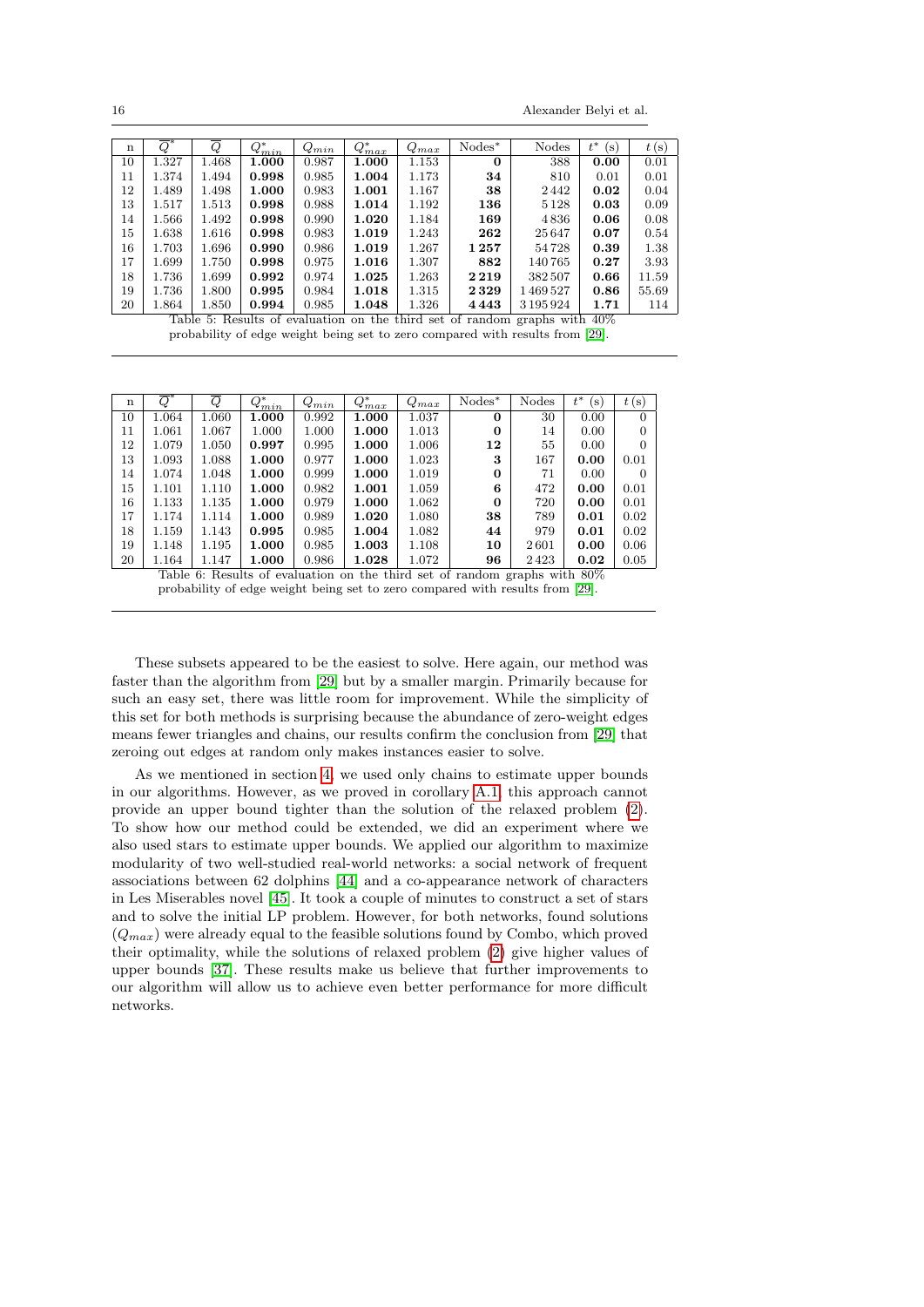#### 6 Conclusions

We propose a two-stage heuristic, providing an efficient solution for the clique partitioning problem in some cases. First, we define penalizing subnetworks and use them to calculate the upper bounds of the clique quality function. In many cases, our method is much faster than other methods for upper-bounds estimation, and for many networks, finds tighter upper bounds. Second, we present an algorithm that uses found upper bounds in the branch-and-bound technique to solve the problem exactly. Our experiments showed that the proposed algorithm drastically outperforms some previously known approaches even when using only a single class of penalizing subnetworks that we call chains. Moreover, the proposed heuristic, which allows finding upper bounds using chains quickly, works much faster than a well-known alternative approach leveraging a linear programming problem, while the resulting upper bounds are tight enough for many networks to find the exact solution efficiently.

We also provide a framework for using more general penalizing subnetworks when chains are not effective enough. E.g., we introduce another class of subnetworks called stars that can help find much tighter upper bounds than chains and even a linear programming-based method. Constructing more diverse sets of penalizing subnetworks can further improve finding exact solutions to the clique partitioning problem. We believe that future work in this direction could provide efficient solutions for the clique partitioning and its particular case  $-$  a modularity maximization problem –– for a broader range of networks, including larger ones.

Acknowledgements This research is supported by the National Research Foundation (prime minister's office, Singapore), under its CREATE program, Singapore-MIT Alliance for Research and Technology (SMART) Future Urban Mobility (FM) IRG.

## <span id="page-16-0"></span>A Appendix

**Theorem A.1** Solution of the relaxed problem  $(2)$  for any chain always finds an exact maximum of Q.

*Proof* Consider a chain with k nodes and edge weights  $w_{1,2}, w_{2,3}, \ldots, w_{k-1,k}, -w_{1,k}$ , where  $w_{1,2}, w_{2,3}, \ldots, w_{k-1,k}, w_{1,k} > 0$  (see Figure [2A](#page-6-0)). Let  $w_{m,m+1} = \min_{i=\overline{1,k-1}} w_{i,i+1}$ . There are two cases:

1.  $w_{1,k} < w_{m,m+1}$ 

In this case, the optimal solution is to assign all nodes to one clique, e.i. to include the negative edge  $(1, k)$ ,  $Q_{opt} = w_{1,2} + w_{2,3} + \cdots + w_{k-1,k} - w_{1,k}$ . So, we want to show that  $w_{1,2} + w_{2,3} + \cdots + w_{k-1,k} - w_{1,k} \geq x_{1,2}w_{1,2} + x_{2,3}w_{2,3} + \cdots + x_{k-1,k}w_{k-1,k} - x_{1,k}w_{1,k}$ , where x satisfies triangle inequalities of the problem [\(2\)](#page-3-1). After regrouping, we get:  $(1 - x_{1,2})w_{1,2} +$  $(1-x_{2,3})w_{2,3} + \cdots + (1-x_{k-1,k})w_{k-1,k} \ge (1-x_{1,k})w_{1,k}$ . Since all  $w_{i,i+1} > w_{1,k} > 0$  and  $0 \le x_{i,j} \le 1$ , we need to show that  $1 - x_{1,2} + 1 - x_{2,3} + \cdots + 1 - x_{k-1,k} \ge 1 - x_{1,k}$ .

From the constraints of problem [\(2\)](#page-3-1), we have:

- $1 \geq x_{1,2} + x_{2,k} x_{1,k} \Leftrightarrow 1 x_{1,2} \geq x_{2,k} x_{1,k},$
- $1 \geq x_{2,3} + x_{3,k} x_{2,k} \Leftrightarrow 1 x_{2,3} \geq x_{3,k} x_{2,k},$

· · ·

 $1 \geq x_{k-2,k-1} + x_{k-1,k} - x_{k-2,k} \Leftrightarrow 1 - x_{k-2,k-1} \geq x_{k-1,k} - x_{k-2,k}.$ After summing them, we get

 $1 - x_{1,2} + 1 - x_{2,3} + \cdots + 1 - x_{k-2,k-1} \ge x_{k-1,k} - x_{1,k},$ 

and by adding 1 to both sides and moving  $x_{k-1,k}$  to the left, we get the needed inequality. 2.  $w_{m,m+1} \leq w_{1,k}$ 

In this case, the optimal solution is to split all nodes into two groups by excluding negative and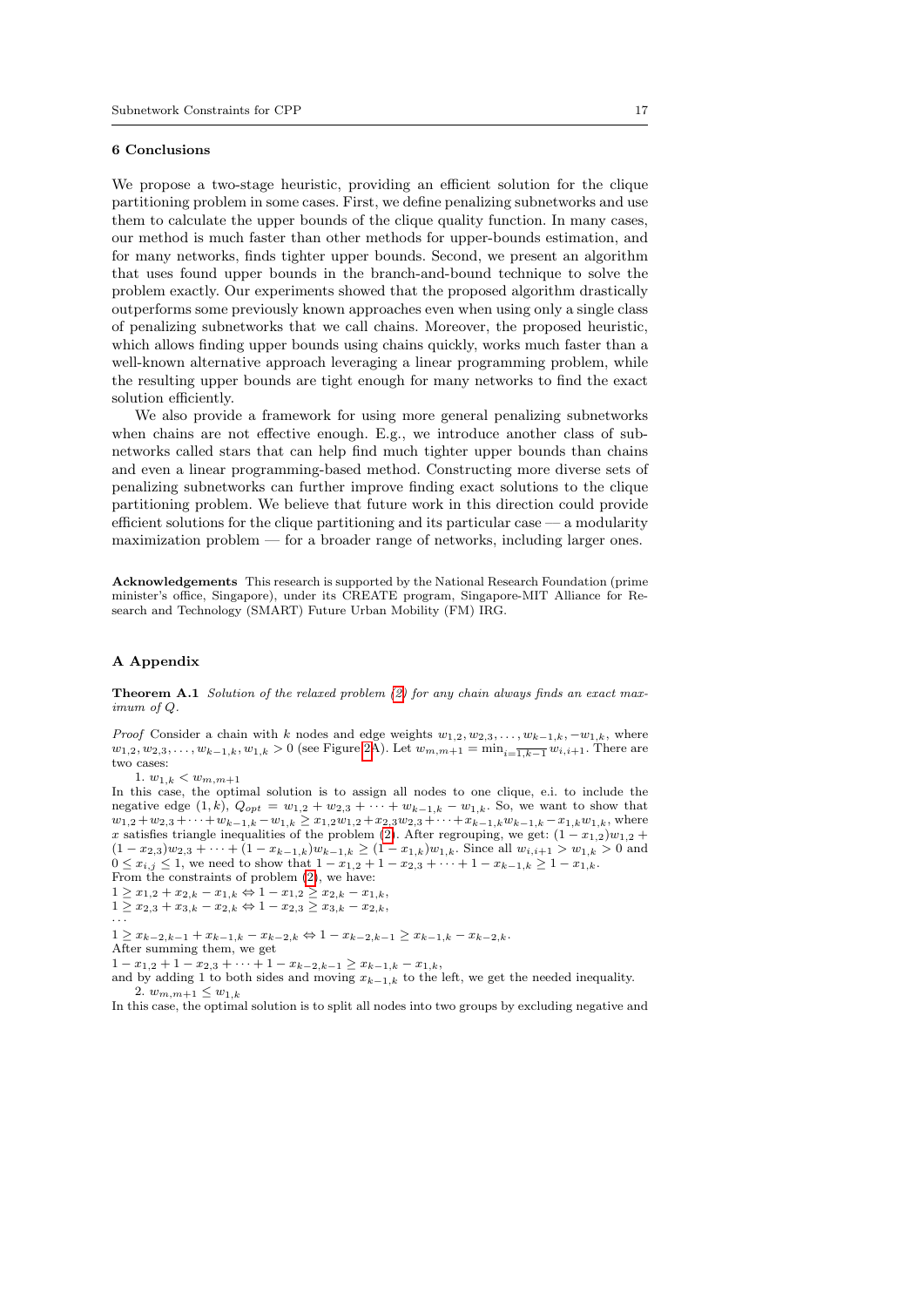the 'cheapest' positive edges,  $Q_{max} = w_{1,2} + w_{2,3} + \cdots + w_{m-1,m} + w_{m+1,m+2} + \cdots + w_{k-1,k}$ . Now, we want to show that  $w_{1,2}+w_{2,3}+\cdots+w_{m-1,m}+w_{m+1,m+2}+\cdots+w_{k-1,k}\geq x_{1,2}w_{1,2}+$  $x_{2,3}w_{2,3} + \cdots + x_{k-1,k}w_{k-1,k} - x_{1,k}w_{1,k}$ . After rearranging, we have:  $(1-x_{1,2})w_{1,2} + (1-x_{1,2})w_{2,3}$  $x_{2,3})w_{2,3}+\cdots+(1-x_{m-1,m})w_{m-1,m}+(1-x_{m+1,m+2})w_{m+1,m+2}+\cdots+(1-x_{k-1,k})w_{k-1,k}+$  $x_{1,k}w_{1,k} \geq x_{m,m+1}w_{m,m+1}$ . Since all  $w_{i,i+1} \geq w_{m,m+1} > 0$ ,  $w_{1,k} \geq w_{m,m+1}$  and  $0 \leq x_{i,j} \leq$ 1, we need to show that  $1-x_{1,2}+1-x_{2,3}+\cdots+1-x_{m-1,m}+1-x_{m+1,m+2}+\cdots+1-x_{k-1,k}+$  $x_{1,k} \geq x_{m,m+1}$ . But we have already shown that  $1-x_{1,2}+1-x_{2,3}+\cdots+1-x_{k-1,k} \geq 1-x_{1,k}$ , so  $1-x_{1,2}+1-x_{2,3}+\cdots+1-x_{m-1,m}+1-x_{m+1,m+2}+\cdots+1-x_{k-1,k}+x_{1,k} \geq 1-(1-x_{m,m+1})=$  $x_{m,m+1}$ .

<span id="page-17-12"></span>Corollary A.1 Solution of the relaxed problem [\(2\)](#page-3-1) finds an upper bound on Q that is always not worse than the upper bound obtained by chains.

*Proof* Following the proof of Theorem [3.1,](#page-5-1) network G could be represented as sum  $G = LS + R$ of linear combination LS and some residual subnetwork R with edge weights  $w_{ij}^{*R} = w_{ij} - w_{ij}^{*}$ and for any partition,  $Q(G) = Q(LS) + Q(R)$ . So, for the optimal solution of the relaxed problem [\(2\)](#page-3-1), we have:

 $Q^{ub} = \sum_{i < j} w_{ij} \cdot x_{ij} = \sum_{i < j} x_{ij} \cdot (w_{ij}^{*R} + w_{ij}^{*}) = \sum_{i < j} x_{ij} \cdot w_{ij}^{*R} + \sum_{i < j} x_{ij} \cdot \sum_{k} \lambda_k w_{ij}^{*k} \leq$  $\sum_{w_{ij}^{*R} > 0} w_{ij}^{*R} + \sum_{k} \lambda_k \cdot \sum_{i < j} x_{ij} \cdot w_{ij}^{*k} \leq \overline{Q}(R) + \sum_{k} \lambda_k \cdot \left( \sum_{w_{ij}^{*k} > 0} w_{ij}^{*k} - p_k \right) = \overline{Q}(R) +$  $\overline{Q}(LS) - \sum_{k} \lambda_k p_k = \overline{Q}(G) - \sum_{k}$  $\lambda_k p_k$ .

## References

- <span id="page-17-0"></span>1. Jain, A.K., Murty, M.N., Flynn, P.J.: Data clustering: A review. ACM Computing Surveys 31(3), 264–323 (1999). DOI https://doi.org/10.1145/331499.331504. URL [https://doi.](https://doi.org/10.1145/331499.331504) [org/10.1145/331499.331504](https://doi.org/10.1145/331499.331504)
- <span id="page-17-1"></span>2. Newman, M.: Networks. Oxford university press (2018)
- <span id="page-17-2"></span>3. Grötschel, M., Wakabayashi, Y.: A cutting plane algorithm for a clustering problem. Mathematical Programming 45(1), 59–96 (1989). DOI https://doi.org/10.1007/BF01589097. URL <https://doi.org/10.1007/BF01589097>
- <span id="page-17-3"></span>4. Grötschel, M., Wakabayashi, Y.: Facets of the clique partitioning polytope. Mathematical Programming 47(1), 367–387 (1990). DOI https://doi.org/10.1007/BF01580870. URL <https://doi.org/10.1007/BF01580870>
- <span id="page-17-4"></span>5. Fortunato, S.: Community detection in graphs. Physics Report 486, 75–174 (2010). DOI https://doi.org/10.1016/j.physrep.2009.11.002. URL [https://doi.org/10.1016/j.](https://doi.org/10.1016/j.physrep.2009.11.002) [physrep.2009.11.002](https://doi.org/10.1016/j.physrep.2009.11.002)
- <span id="page-17-5"></span>6. Girvan, M., Newman, M.E.J.: Community structure in social and biological networks. Proceedings of the National Academy of Sciences 99(12), 7821–7826 (2002). DOI https://doi. org/10.1073/pnas.122653799. URL <http://www.pnas.org/content/99/12/7821.abstract>
- <span id="page-17-6"></span>7. Newman, M.E.J., Girvan, M.: Finding and evaluating community structure in networks. Physical Review E 69, 026,113 (2004). DOI https://doi.org/10.1103/PhysRevE.69.026113. URL <https://link.aps.org/doi/10.1103/PhysRevE.69.026113>
- <span id="page-17-7"></span>Newman, M.E.J.: Modularity and community structure in networks. Proceedings of the National Academy of Sciences 103(23), 8577–8582 (2006). DOI https://doi.org/10.1073/ pnas.0601602103. URL <https://www.pnas.org/content/103/23/8577>
- <span id="page-17-8"></span>9. Oosten, M., Rutten, J.H.G.C., Spieksma, F.C.R.: The clique partitioning problem: Facets and patching facets. Networks 38(4), 209–226 (2001). DOI https://doi.org/10.1002/net. 10004. URL <https://onlinelibrary.wiley.com/doi/abs/10.1002/net.10004>
- <span id="page-17-9"></span>10. Wang, H., Alidaee, B., Glover, F., Kochenberger, G.: Solving group technology problems via clique partitioning. International Journal of Flexible Manufacturing Systems 18(2), 77–97 (2006). DOI https://doi.org/10.1007/s10696-006-9011-3. URL [https://doi.org/](https://doi.org/10.1007/s10696-006-9011-3) [10.1007/s10696-006-9011-3](https://doi.org/10.1007/s10696-006-9011-3)
- <span id="page-17-10"></span>11. Dorndorf, U., Jaehn, F., Pesch, E.: Modelling robust flight-gate scheduling as a clique partitioning problem. Transportation Science 42(3), 292–301 (2008). DOI https://doi. org/10.1287/trsc.1070.0211. URL <https://doi.org/10.1287/trsc.1070.0211>
- <span id="page-17-11"></span>12. Belyi, A., Rudikova, L., Sobolevsky, S., Kurbatski, A.: Flickr service data and community structure of countries. In: International Congress on Computer Science: Information Systems and Technologies: materials of International Scientific Congress, Republic of Belarus, Minsk, vol. 24, pp. 851–855 (2016). URL <https://elib.bsu.by/handle/123456789/160535>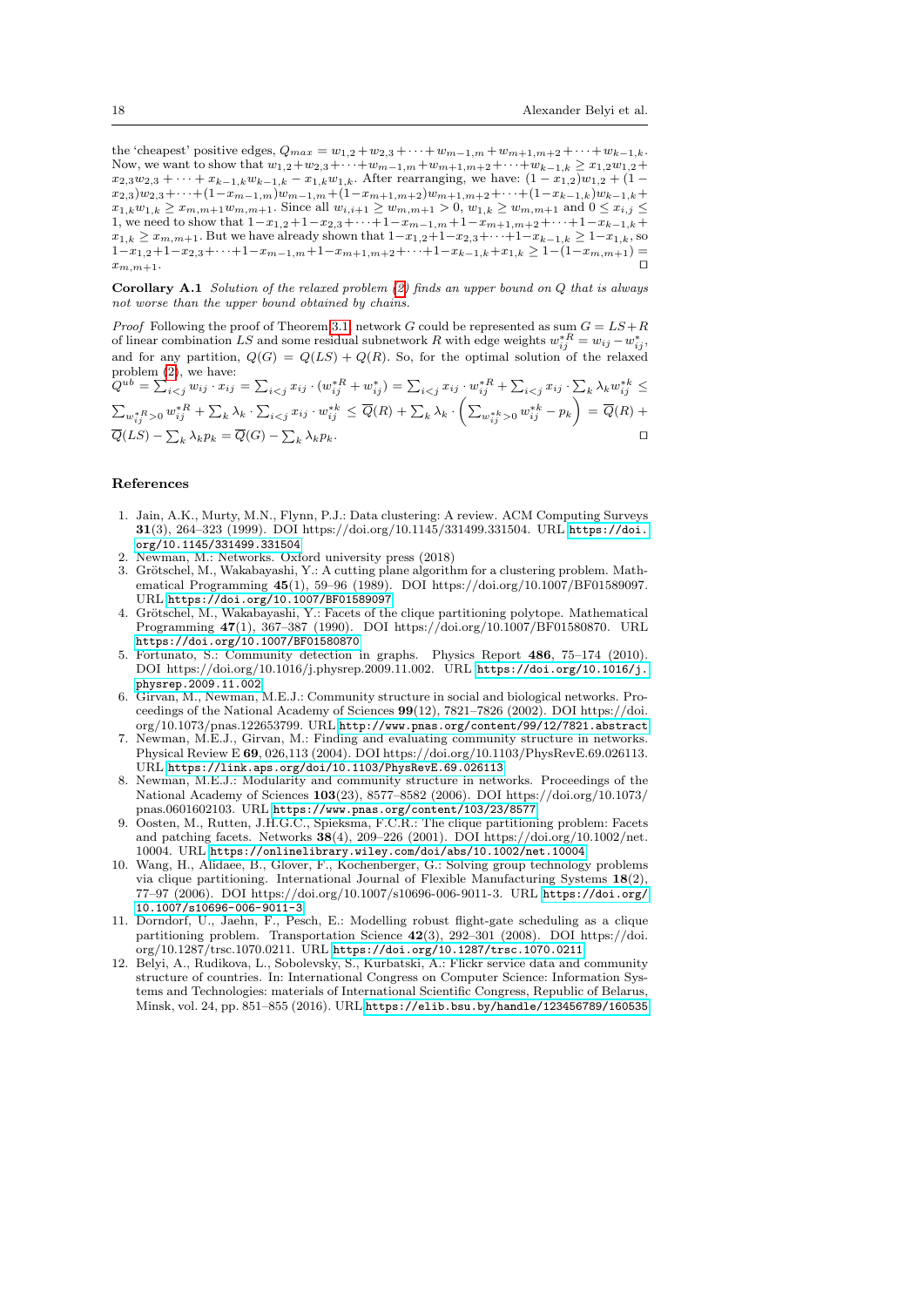- <span id="page-18-0"></span>13. Belyi, A., Bojic, I., Sobolevsky, S., Sitko, I., Hawelka, B., Rudikova, L., Kurbatski, A., Ratti, C.: Global multi-layer network of human mobility. International Journal of Geographical Information Science 31(7), 1381–1402 (2017). DOI https://doi.org/10.1080/ 13658816.2017.1301455. URL <https://doi.org/10.1080/13658816.2017.1301455>. PMID: 28553155
- <span id="page-18-1"></span>14. Xu, Y., Li, J., Belyi, A., Park, S.: Characterizing destination networks through mobility traces of international tourists — a case study using a nationwide mobile positioning dataset. Tourism Management 82, 104,195 (2021). DOI https://doi.org/10. 1016/j.tourman.2020.104195. URL [https://www.sciencedirect.com/science/article/](https://www.sciencedirect.com/science/article/pii/S0261517720301217) [pii/S0261517720301217](https://www.sciencedirect.com/science/article/pii/S0261517720301217)
- <span id="page-18-2"></span>15. Guimer`a, R., Nunes Amaral, L.A.: Functional cartography of complex metabolic networks. Nature 433(7028), 895–900 (2005). DOI https://doi.org/10.1038/nature03288. URL [http:](http://dx.doi.org/10.1038/nature03288) [//dx.doi.org/10.1038/nature03288](http://dx.doi.org/10.1038/nature03288)
- <span id="page-18-3"></span>16. Wakabayashi, Y.: Aggregation of binary relations: Algorithmic and polyhedral investigations. Ph.D. thesis, Doctoral Dissertation. University of Augsburg (1986)
- <span id="page-18-4"></span>17. Brandes, U., Delling, D., Gaertler, M., Gorke, R., Hoefer, M., Nikoloski, Z., Wagner, D.: On modularity clustering. IEEE Transactions on Knowledge and Data Engineering 20(2), 172–188 (2008). DOI https://doi.org/10.1109/TKDE.2007.190689
- <span id="page-18-5"></span>18. de Amorim, S.G., Barthélemy, J.P., Ribeiro, C.C.: Clustering and clique partitioning: Simulated annealing and tabu search approaches. Journal of Classification 9(1), 17–41 (1992). DOI https://doi.org/10.1007/BF02618466. URL <https://doi.org/10.1007/BF02618466>
- <span id="page-18-6"></span>19. Dorndorf, U., Pesch, E.: Fast clustering algorithms. ORSA Journal on Computing 6(2), 141–153 (1994). DOI https://doi.org/10.1287/ijoc.6.2.141. URL [https://doi.org/10.](https://doi.org/10.1287/ijoc.6.2.141) [1287/ijoc.6.2.141](https://doi.org/10.1287/ijoc.6.2.141)
- <span id="page-18-7"></span>20. Charon, I., Hudry, O.: Noising methods for a clique partitioning problem. Discrete Applied Mathematics 154(5), 754 – 769 (2006). DOI https://doi.org/10.1016/j.dam.2005.05.029. URL <http://www.sciencedirect.com/science/article/pii/S0166218X05003057>
- <span id="page-18-8"></span>21. Brusco, M.J., Köhn, H.F.: Clustering qualitative data based on binary equivalence relations: neighborhood search heuristics for the clique partitioning problem. Psychometrika 74(4), 685 (2009). DOI https://doi.org/10.1007/s11336-009-9126-z. URL [https:](https://doi.org/10.1007/s11336-009-9126-z) [//doi.org/10.1007/s11336-009-9126-z](https://doi.org/10.1007/s11336-009-9126-z)
- <span id="page-18-9"></span>22. Brimberg, J., Janićijević, S., Mladenović, N., Urošević, D.: Solving the clique partitioning problem as a maximally diverse grouping problem. Optimization Letters 11(6), 1123– 1135 (2017). DOI https://doi.org/10.1007/s11590-015-0869-4. URL [https://doi.org/](https://doi.org/10.1007/s11590-015-0869-4) [10.1007/s11590-015-0869-4](https://doi.org/10.1007/s11590-015-0869-4)
- <span id="page-18-10"></span>23. Palubeckis, G., Ostreika, A., Tomkevičius, A.: An iterated tabu search approach for the clique partitioning problem. The Scientific World Journal 2014 (2014). DOI https://doi. org/10.1155/2014/353101. URL <https://doi.org/10.1155/2014/353101>
- <span id="page-18-11"></span>24. Zhou, Y., Hao, J.K., Goëffon, A.: A three-phased local search approach for the clique partitioning problem. Journal of Combinatorial Optimization 32(2), 469–491 (2016). DOI https://doi.org/10.1007/s10878-015-9964-9. URL [https://doi.org/10.](https://doi.org/10.1007/s10878-015-9964-9) [1007/s10878-015-9964-9](https://doi.org/10.1007/s10878-015-9964-9)
- <span id="page-18-12"></span>25. Hu, S., Wu, X., Liu, H., Li, R., Yin, M.: A novel two-model local search algorithm with a self-adaptive parameter for clique partitioning problem. Neural Computing and Applications pp. 1–16 (2020). DOI https://doi.org/10.1007/s00521-020-05289-5. URL <https://doi.org/10.1007/s00521-020-05289-5>
- <span id="page-18-13"></span>26. Lu, Z., Zhou, Y., Hao, J.K.: A hybrid evolutionary algorithm for the clique partitioning problem. IEEE Transactions on Cybernetics pp. 1–13 (2021). DOI https://doi.org/10. 1109/TCYB.2021.3051243
- <span id="page-18-14"></span>27. Blondel, V.D., Guillaume, J.L., Lambiotte, R., Lefebvre, E.: Fast unfolding of communities in large networks. Journal of Statistical Mechanics: Theory and Experiment 2008(10), P10,008 (2008). DOI https://doi.org/10.1088/1742-5468/2008/10/p10008. URL [https:](https://doi.org/10.1088/1742-5468/2008/10/p10008) [//doi.org/10.1088/1742-5468/2008/10/p10008](https://doi.org/10.1088/1742-5468/2008/10/p10008)
- <span id="page-18-15"></span>28. Sobolevsky, S., Campari, R., Belyi, A., Ratti, C.: General optimization technique for highquality community detection in complex networks. Physical Review E 90, 012,811 (2014). DOI https://doi.org/10.1103/PhysRevE.90.012811. URL [https://link.aps.org/doi/10.](https://link.aps.org/doi/10.1103/PhysRevE.90.012811) [1103/PhysRevE.90.012811](https://link.aps.org/doi/10.1103/PhysRevE.90.012811)
- <span id="page-18-16"></span>29. Jaehn, F., Pesch, E.: New bounds and constraint propagation techniques for the clique partitioning. Discrete Applied Mathematics  $161(13)$ ,  $2025 - 2037(2013)$ . DOI https://doi. org/10.1016/j.dam.2013.02.011. URL [http://www.sciencedirect.com/science/article/](http://www.sciencedirect.com/science/article/pii/S0166218X13000632) [pii/S0166218X13000632](http://www.sciencedirect.com/science/article/pii/S0166218X13000632)